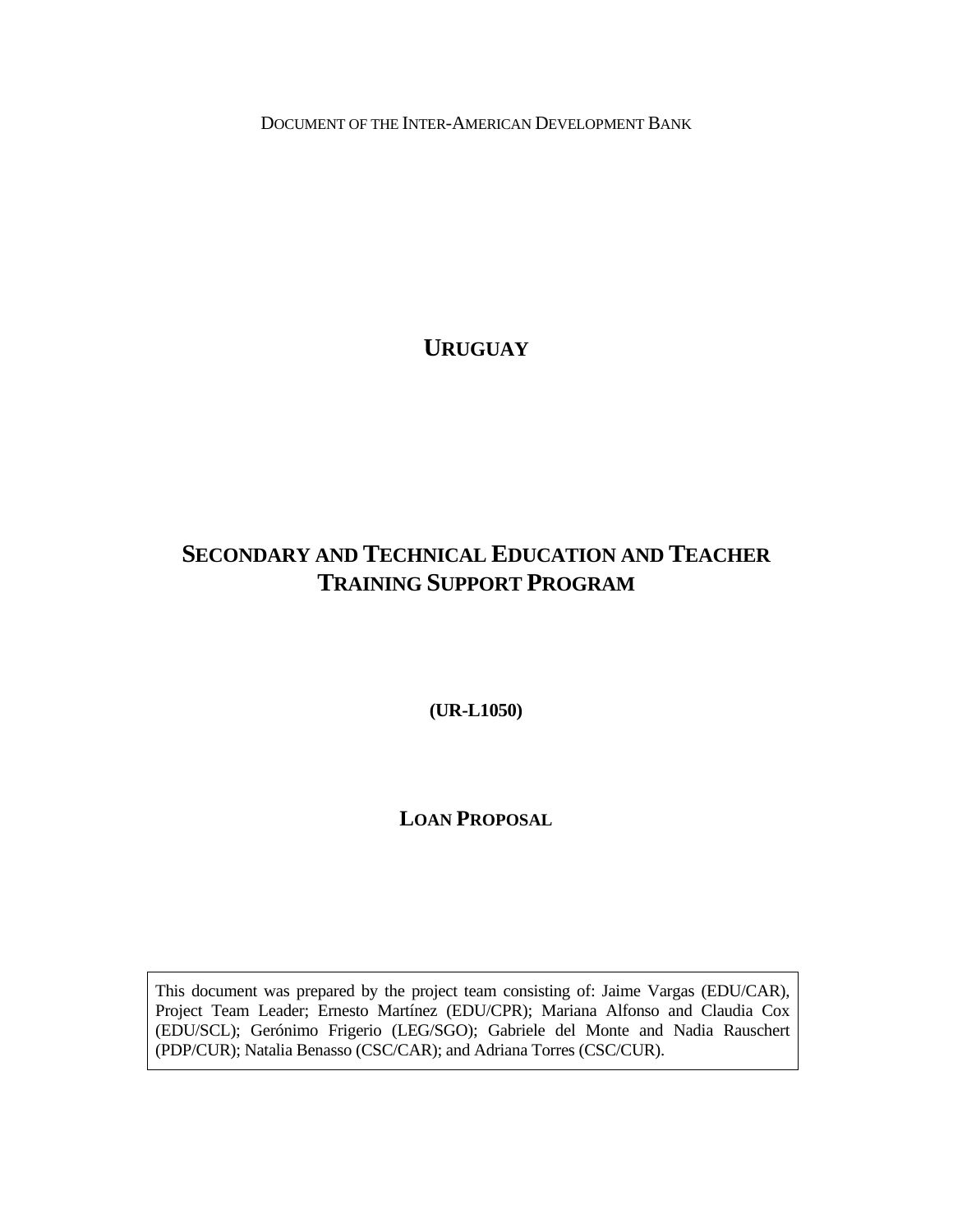## **CONTENTS**

#### PROJECT SUMMARY

| I. |                |                                                                    |  |
|----|----------------|--------------------------------------------------------------------|--|
|    | A.             |                                                                    |  |
|    | <b>B.</b>      |                                                                    |  |
|    |                |                                                                    |  |
|    |                | Component 2. Support for improving performance in secondary<br>2.  |  |
|    |                |                                                                    |  |
|    |                | 3.                                                                 |  |
|    |                | Component 4. Support for implementation of the education policy  9 |  |
|    | $\mathbf{C}$ . |                                                                    |  |
| Π. |                |                                                                    |  |
|    | A.             |                                                                    |  |
|    | B.             |                                                                    |  |
|    | C.             |                                                                    |  |
| Ш. |                |                                                                    |  |
|    | А.             |                                                                    |  |
|    | <b>B.</b>      |                                                                    |  |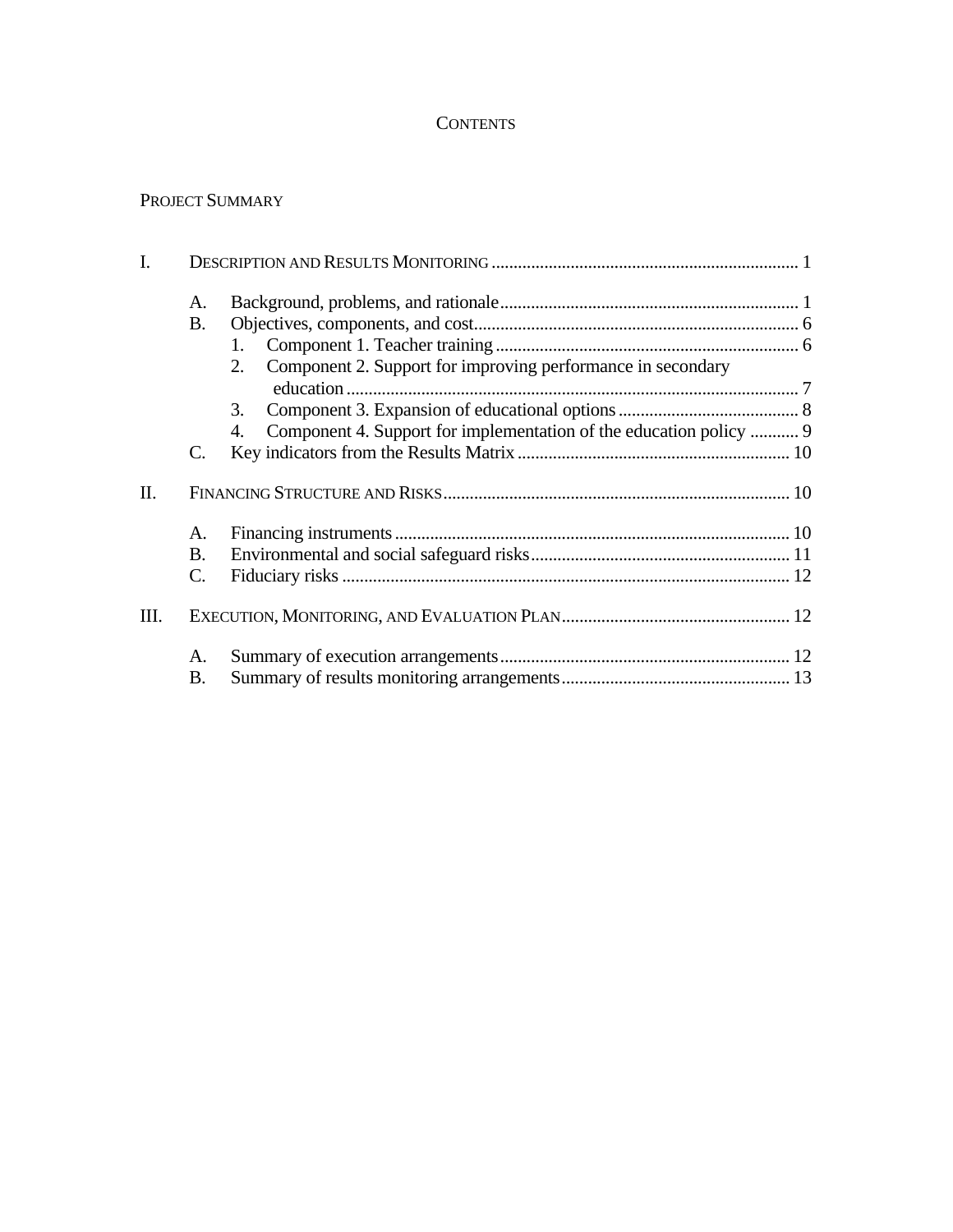|           | <b>ANNEXES</b>                                 |
|-----------|------------------------------------------------|
| Annex I   | Development Effectiveness Matrix (DEM) summary |
| Annex II  | <b>Outcomes Matrix</b>                         |
| Annex III | Procurement plan summary                       |

#### **ELECTRONIC LINKS**

#### **REQUIRED**

1. Annual Work Plan (Plan of activities for the first disbursement and the first 18 months of implementation)

<http://idbdocs.iadb.org/wsdocs/getDocument.aspx?DOCNUM=35367469>

- 2. Monitoring and Evaluation Arrangements <http://idbdocs.iadb.org/wsdocs/getDocument.aspx?DOCNUM=35369562>
- 3. Complete Procurement Plan <http://idbdocs.iadb.org/wsdocs/getDocument.aspx?DOCNUM=35373998>
- 4. Environmental and Social Management Report <http://idbdocs.iadb.org/wsdocs/getDocument.aspx?DOCNUM=35368520>

## **OPTIONAL**

- 1. Ministry of Education 2009 Statistical Yearbook <http://idbdocs.iadb.org/wsdocs/getDocument.aspx?DOCNUM=35367466>
- 2. 2010-2015 Action Plan. Strategic Coordination Committee on Children and Adolescents <http://idbdocs.iadb.org/wsdocs/getDocument.aspx?DOCNUM=35367476>
- 3. Central Executive Council (CODICEN) <http://idbdocs.iadb.org/wsdocs/getDocument.aspx?DOCNUM=35367464>
- 4. Council on Early and Primary Education <http://idbdocs.iadb.org/wsdocs/getDocument.aspx?DOCNUM=35367465>
- 5. Macroeconomic Context <http://idbdocs.iadb.org/wsdocs/getDocument.aspx?DOCNUM=35366904>
- 6. System Data <http://idbdocs.iadb.org/wsdocs/getDocument.aspx?DOCNUM=35367468>
- 7. Economic Scaling of Universal Coverage in the Basic Cycle of Secondary Education <http://idbdocs.iadb.org/wsdocs/getDocument.aspx?DOCNUM=35367473>
- 8. 2010-2030 National Strategy for Children and Adolescents. Strategic Coordination Committee <http://idbdocs.iadb.org/wsdocs/getDocument.aspx?DOCNUM=35282588>
- 9. 2010-2030 National Strategy for Children and Adolescents. Basic Provisions Governing Implementation

<http://idbdocs.iadb.org/wsdocs/getDocument.aspx?DOCNUM=35367475>

- 10. National Public Education Administration (ANEP) Gazette May 2010 <http://idbdocs.iadb.org/wsdocs/getDocument.aspx?DOCNUM=35367467>
- 11. Youth in Uruguay <http://idbdocs.iadb.org/wsdocs/getDocument.aspx?DOCNUM=35367471>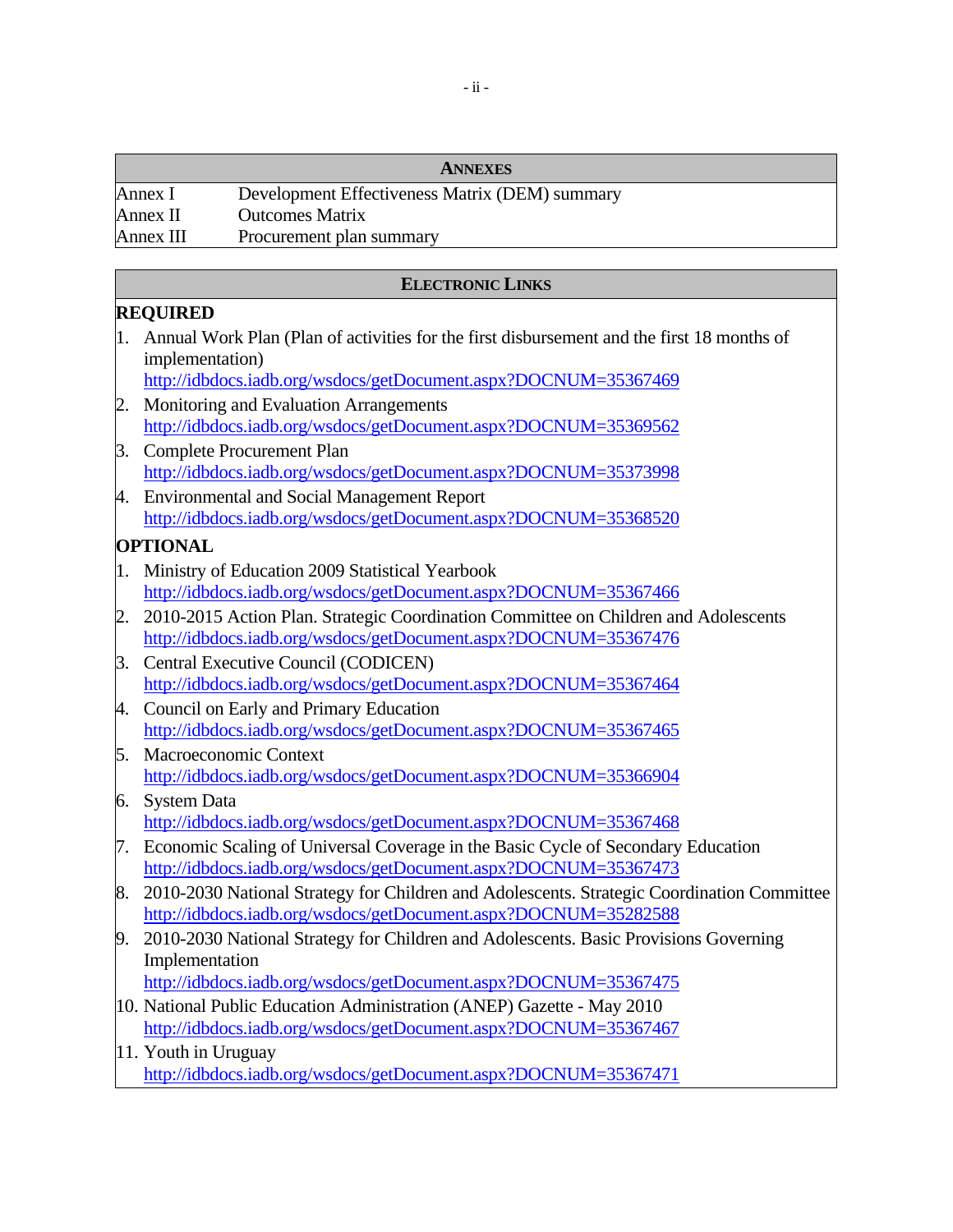| 12. General Education Law (Law 18,437)                          |
|-----------------------------------------------------------------|
| http://idbdocs.iadb.org/wsdocs/getDocument.aspx?DOCNUM=35367470 |

- 13. Risk Matrix <http://idbdocs.iadb.org/wsdocs/getDocument.aspx?DOCNUM=35367460>
- 14. The Bank's Country Strategy with Uruguay <http://cur/LinkClick.aspx?fileticket=5dRbfz9sKJI%3d&tabid=3316&language=es-ES>
- 15. Updated Country Strategy <http://cur/LinkClick.aspx?fileticket=Myjow7K8kwg%3d&tabid=3316&language=en-US>
- 16. Uruguay 2010 Country Program Document [http://cur/LinkClick.aspx?fileticket=\\_8OGcTQNHk4%3d&tabid=3316&language=en-US](http://cur/LinkClick.aspx?fileticket=_8OGcTQNHk4%3d&tabid=3316&language=en-US)
- 17. Fiduciary Agreements and Requirements <http://idbdocs.iadb.org/wsdocs/getDocument.aspx?DOCNUM=35370167>
- 18. Comprehensive Evaluation of Outcomes <http://idbdocs.iadb.org/wsdocs/getDocument.aspx?DOCNUM=35370125>
- 19. Study for Demand Factors <http://idbdocs.iadb.org/wsdocs/getDocument.aspx?DOCNUM=35369581>
- 20. National Census of Teachers <http://idbdocs.iadb.org/wsdocs/getDocument.aspx?DOCNUM=35369576>
- 21. ANEP after Reforms and Two Administrations (1995-2004) <http://idbdocs.iadb.org/wsdocs/getDocument.aspx?DOCNUM=35392741>
- 22. Cost-effectiveness of "Open Secondary Schools" and "Interface" Programs in Uruguay <http://idbdocs.iadb.org/wsdocs/getDocument.aspx?DOCNUM=35392719>
- 23. Education Technical Note <http://idbdocs.iadb.org/wsdocs/getDocument.aspx?DOCNUM=35278631>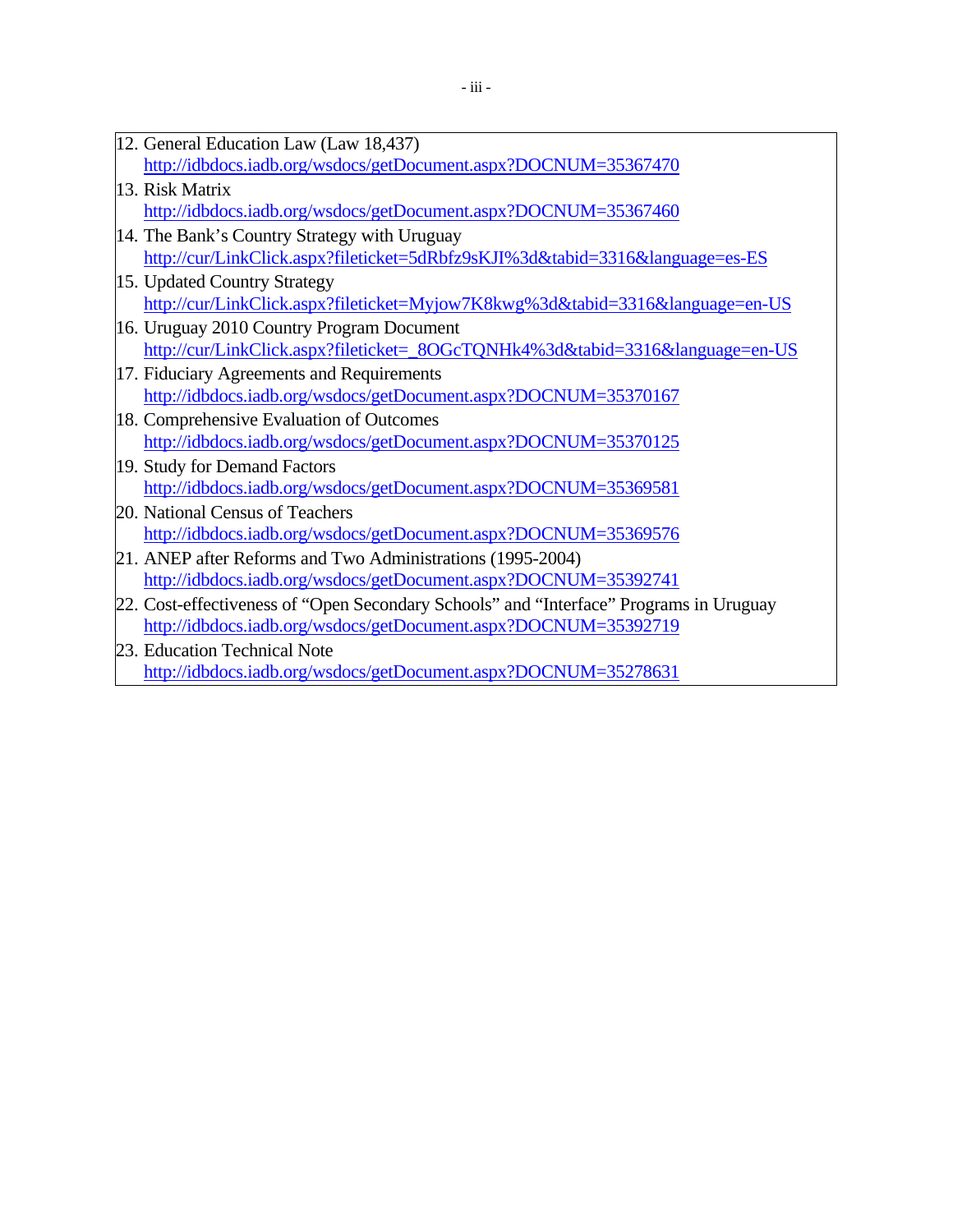#### **ABBREVIATIONS**

| <b>ANEP</b>    | Administración Nacional de Educación Pública [National Public Education<br>Administration] |
|----------------|--------------------------------------------------------------------------------------------|
| <b>CERP</b>    | Centro Regional de Profesores [Regional Center for Teachers]                               |
| <b>CETP</b>    | Consejo de Educación Técnico-Profesional [Vocational Education                             |
|                | Council]                                                                                   |
| <b>CODICEN</b> | Consejo Directivo Central [Central Executive Council]                                      |
| <b>ENIA</b>    | Estrategia Nacional para la Infancia y Adolescencia [National Strategy for                 |
|                | Children and Adolescents]                                                                  |
| <b>ICTs</b>    | Information and communication technologies                                                 |
| <b>IUDE</b>    | Instituto Universitario de Educación [University Institute of Education]                   |
| <b>MEC</b>     | Ministry of Education                                                                      |
| <b>MEMFOD</b>  | Modernización de la Educación Media y la Formación Docente                                 |
|                | [Modernization of Secondary Education and Teacher Training]                                |
| <b>OECD</b>    | Organization for Economic Development and Cooperation                                      |
| OR.            | <b>Operating Regulations</b>                                                               |
| <b>PISA</b>    | <b>Program for International Student Assessment</b>                                        |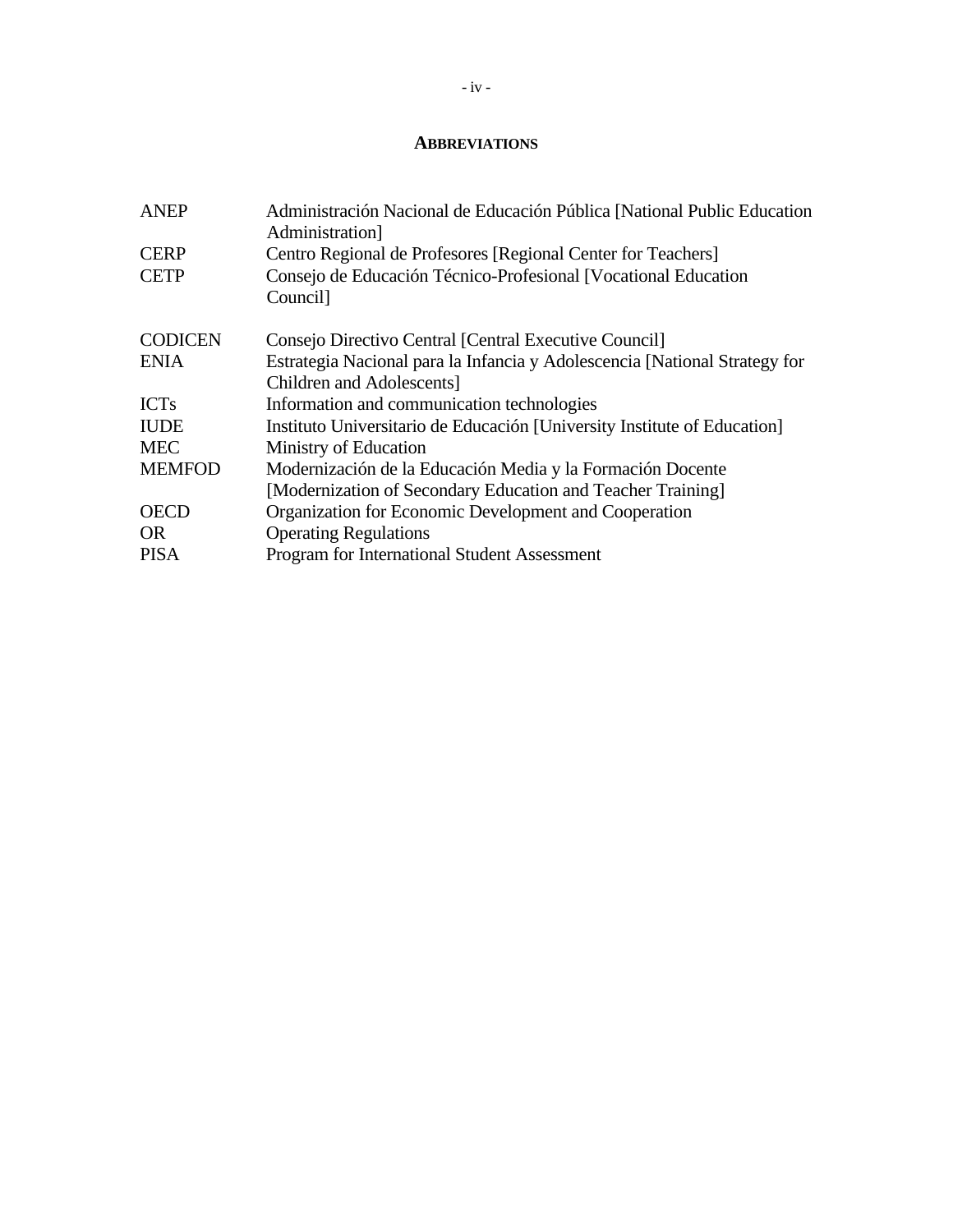#### **PROJECT SUMMARY**

#### **[URUGUAY](#page-0-0) [SECONDARY AND TECHNICAL EDUCATION AND TEACHER TRAINING SUPPORT PROGRAM](#page-0-1) (**[UR-L1050](#page-0-2)**)**

|                                                                                              |                                                  |                     | <b>Financial Terms and Conditions</b>                                                                                      |                                                                                                                                                                                                                                                                                                                                                                                                                                                                                                                                                                                   |
|----------------------------------------------------------------------------------------------|--------------------------------------------------|---------------------|----------------------------------------------------------------------------------------------------------------------------|-----------------------------------------------------------------------------------------------------------------------------------------------------------------------------------------------------------------------------------------------------------------------------------------------------------------------------------------------------------------------------------------------------------------------------------------------------------------------------------------------------------------------------------------------------------------------------------|
| Borrower: Eastern Republic of Uruguay                                                        |                                                  |                     | Amortization period:                                                                                                       | 25 years                                                                                                                                                                                                                                                                                                                                                                                                                                                                                                                                                                          |
| Executing agency: National Public Education Administration (ANEP) Grace period:              |                                                  |                     |                                                                                                                            | 5 years                                                                                                                                                                                                                                                                                                                                                                                                                                                                                                                                                                           |
|                                                                                              |                                                  |                     | Disbursement period:                                                                                                       | 5 years                                                                                                                                                                                                                                                                                                                                                                                                                                                                                                                                                                           |
|                                                                                              | <b>Amount</b>                                    |                     | Interest rate:                                                                                                             | <b>LIBOR</b>                                                                                                                                                                                                                                                                                                                                                                                                                                                                                                                                                                      |
|                                                                                              | $\frac{0}{0}$<br><b>Source</b><br>(US\$ million) |                     | Inspection and supervision fee:                                                                                            | $\ast$                                                                                                                                                                                                                                                                                                                                                                                                                                                                                                                                                                            |
| <b>IDB</b> (Ordinary Capital)                                                                | 48.0                                             | 42                  | Credit fee:                                                                                                                | $\ast$                                                                                                                                                                                                                                                                                                                                                                                                                                                                                                                                                                            |
| Local                                                                                        | 66.5                                             | 58                  | Currency:                                                                                                                  | U.S. dollars from the Single                                                                                                                                                                                                                                                                                                                                                                                                                                                                                                                                                      |
| Total                                                                                        | 100<br>114.5                                     |                     |                                                                                                                            | Currency Facility of the Bank's<br>Ordinary Capital. Conversion<br>option to Uruguayan pesos: Local<br>Currency Facility (LCF)                                                                                                                                                                                                                                                                                                                                                                                                                                                    |
|                                                                                              |                                                  | Project at a glance |                                                                                                                            |                                                                                                                                                                                                                                                                                                                                                                                                                                                                                                                                                                                   |
| <b>Special contractual conditions:</b>                                                       |                                                  |                     | basic general and vocational secondary education; and (iv) improve education system management processes (paragraph 1.20). | The general objective of the program is to contribute to the policy of access to and retention in the basic general and vocational secondary<br>education. The specific objectives are to: (i) improve teacher performance and training by supporting the policy on retention and<br>professionalization of teacher training; (ii) improve retention in basic general and vocational secondary education; (iii) increase access to<br><b>Precedent to the first disbursement:</b> Evidence that the baseline has been established for: (i) subcomponent 2.2 (Coordination between |
| maximum of 33 students per classroom and 800 students per secondary school) (paragraph 3.6). |                                                  |                     |                                                                                                                            | levels and modalities); and (ii) subcomponent 3.1 (Construction and equipment of education centers, referring to education centers with a                                                                                                                                                                                                                                                                                                                                                                                                                                         |
| <b>Exceptions to Bank policies:</b>                                                          |                                                  |                     |                                                                                                                            |                                                                                                                                                                                                                                                                                                                                                                                                                                                                                                                                                                                   |
| None.                                                                                        |                                                  |                     |                                                                                                                            |                                                                                                                                                                                                                                                                                                                                                                                                                                                                                                                                                                                   |
| <b>Project consistent with country</b><br>strategy:                                          | Yes $[X]$                                        | No [ ]              |                                                                                                                            |                                                                                                                                                                                                                                                                                                                                                                                                                                                                                                                                                                                   |
| <b>Project qualifies as:</b>                                                                 | SEQ [X]                                          | PTI $\lceil$        | Sector $\lceil \; \rceil$<br>Geographic []                                                                                 | Headcount []                                                                                                                                                                                                                                                                                                                                                                                                                                                                                                                                                                      |
|                                                                                              |                                                  |                     |                                                                                                                            | The credit fee and inspection and supervision fee will be established periodically by the Board of Executive Directors as part of its review                                                                                                                                                                                                                                                                                                                                                                                                                                      |

of the Bank's lending charges, in accordance with the applicable provisions of the Bank's policy on lending rate methodology for Ordinary Capital loans. In no case will the credit fee exceed 0.75% or the inspection and supervision fee exceed, in a given six-month period, the amount that would result from applying 1% to the loan amount divided by the number of six-month periods included in the original disbursement period.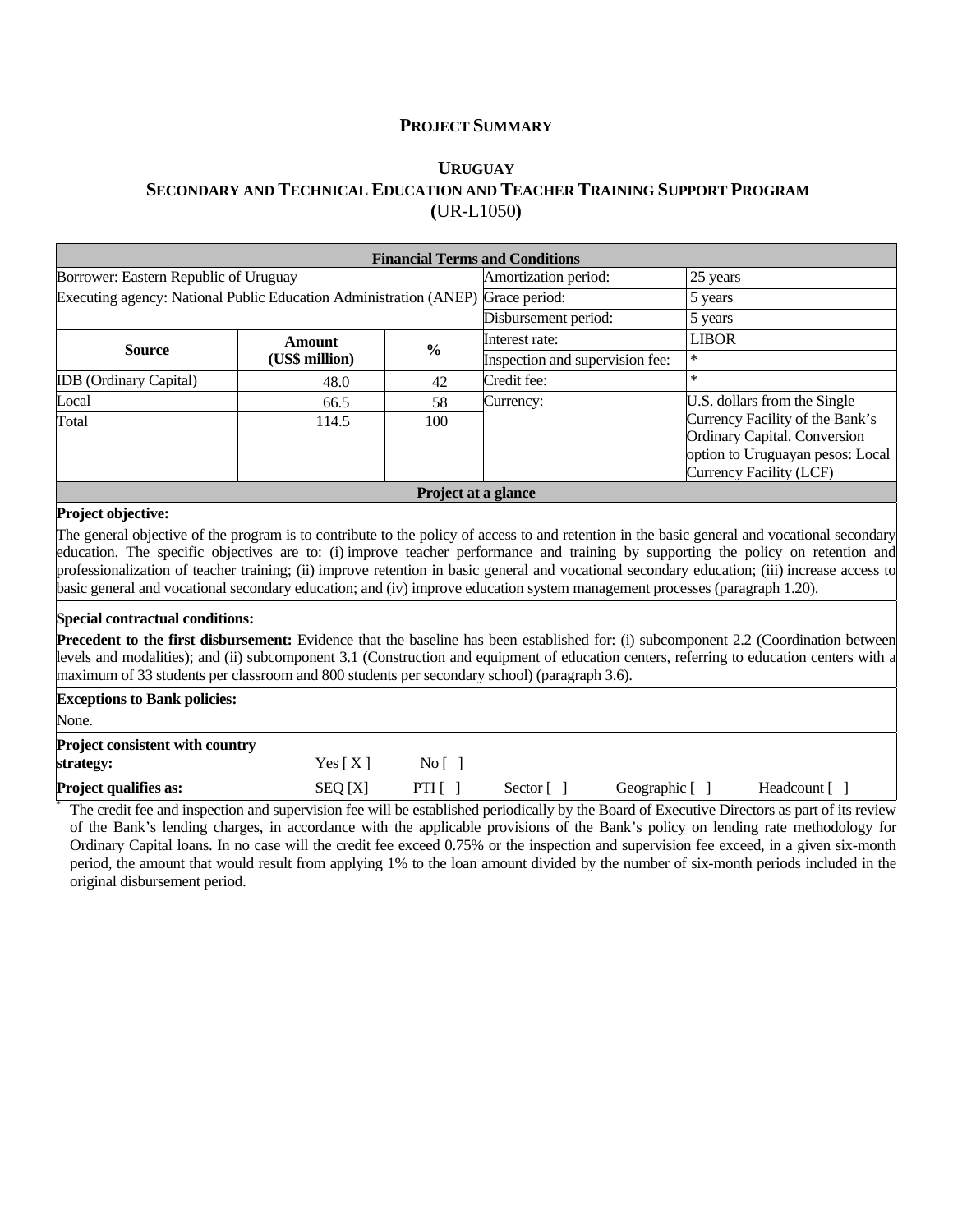## **I. DESCRIPTION AND RESULTS MONITORING**

#### <span id="page-6-0"></span>**A. Background, problems, and rationale**

- 1.1 The education system in Uruguay is broken down into six levels: early childhood (3-5 years); primary (6-11 years); basic secondary (12-14 years); upper secondary (15-17 years); higher education (18 and up); and post-graduate education. School is compulsory for 14 years, starting at age 4. Public education is the primary responsibility of three institutions: (i) the Ministry of Education and Culture (MEC), which coordinates education policies; and (ii) two autonomous entities: (a) the National Public Education Administration (ANEP), which formulates and implements policies on early, primary, and secondary education, and—until implementation of the new General Education Law—teacher training; and (b) the University of the Republic, responsible for university education. These three institutions constitute the Coordinating Commission of the National Public Education System, which has consultative status.
- 1.2 Once the General Education Law is implemented, ANEP will be headed by a governing body, the Central Executive Council (CODICEN), which guides the management of the various levels of education through four decentralized education councils: Early Childhood and Primary Education; basic secondary; upper secondary; and Vocational Education (CETP), which includes tertiary technical education (technical degrees). With the passage of the General Education  $Law<sub>1</sub><sup>1</sup>$  $Law<sub>1</sub><sup>1</sup>$  $Law<sub>1</sub><sup>1</sup>$ teacher training will become the responsibility of the University Institute of Education.
- 1.3 The General Education Law establishes a new institutional framework, which for secondary education requires the creation of a Basic Secondary School Council and an Upper Secondary School Council to oversee secondary education. Each of these councils will include vocational and technology training. The law also creates the University Institute of Education (IUDE), the Tertiary Education Institute, and the National Evaluation Institute.
- 1.4 **Challenges in education**. Uruguay faces two strategic challenges: (i) increasing access to secondary education and the retention of students, particularly in lowincome areas; and (ii) improving education quality, in terms of both learning achievement and the knowledge and skills necessary to succeed in today's society.
- 1.5 Uruguay has achieved almost-universal primary education for five-year-olds  $(96.7\%)$ ,<sup>[2](#page-6-2)</sup> and has made significant progress in reaching four- and three-year-olds (83.1% and 53.5%, respectively). Nevertheless, the net enrollment rate among 12- to 14-year-olds is 67.8%, and only 38.8% among 15- to 17-year-olds. Attendance drops starting at age 13 or 14, and a high number of students drop out in the transition from primary to secondary school. This phenomenon has a strong

 $\overline{a}$ 

<span id="page-6-1"></span><sup>1</sup> General Education Law 18,437 of 12 December 2008.

<span id="page-6-2"></span><sup>2</sup> ANEP's Education Observatory, based on 2008 data. [http://www.anep.edu.uy/observatorio/.](http://www.anep.edu.uy/observatorio/)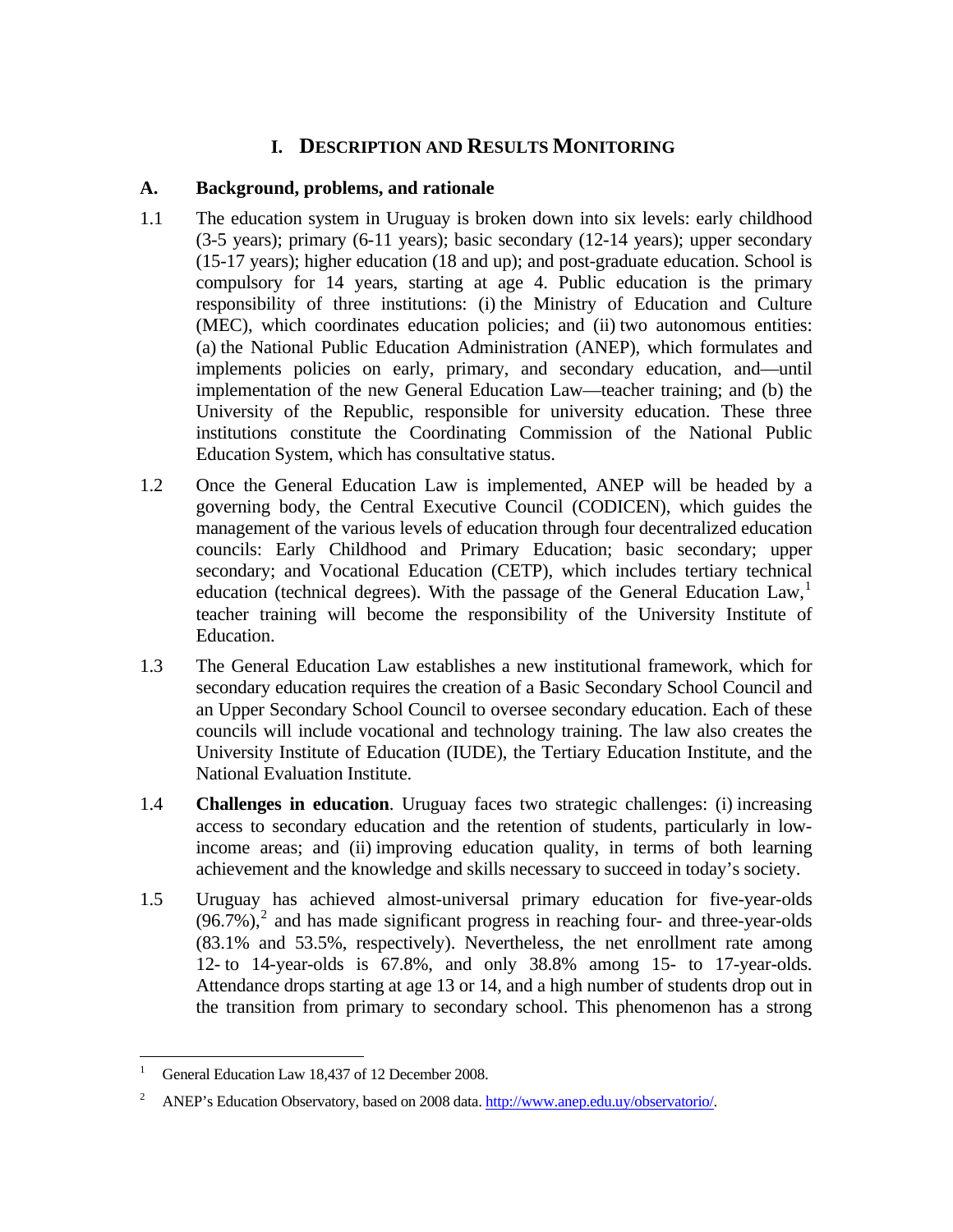socioeconomic bias, disproportionately affecting students from the poorest households.

- 1.6 Grade repetition, in addition to being an indicator of the system's internal inefficiency, is also associated with high dropout rates among secondary school students. In 2007, 24% of students in the first four years were held back. This situation and the low educational achievement that accumulates starting in primary school, coupled with the socioeconomic context of the households, the opportunity cost for young people to attend traditional secondary school or technical school, the lack of flexibility in educational pathways (which is also a problem in teacher training), and students' perception that their lessons are irrelevant to the real world, finally lead them to drop out. As an indication of the education system's inability to retain students, almost three out of every ten 15- to 17-year-olds did not attend any kind of school in 2008. In the same year, approximately seven out of ten 17- to18 year-olds had completed basic secondary school and almost four out of ten 21- to 22-year-olds had completed upper secondary school. Among students who do complete the different levels of education, a large percentage needs additional time. Only 55% of children complete primary school on time, while 31% require an additional year and 14% need two or more years (2007).
- 1.7 With regard to the quality of education, the 2006 PISA (Program for International Student Assessment) and SERCE (Second Regional Comparative and Explanatory Study) tests suggest that Uruguay holds a strong position at the regional level, but is well below the countries in the Organization for Economic Development and Cooperation (OECD), including some with per capita incomes similar to Uruguay's. In the 2006 PISA test, Uruguay placed first in the region in mathematics and second in reading and science, but it was well behind the participating OECD countries. Additionally, Uruguay was one of the countries participating in the test with the greatest standard deviation among schools, suggesting significant variability by socioeconomic level. The PISA test also showed that one out of every three Uruguayan 15-year-old students is below level in reading and math, and that 14% of all students evaluated were unable to correctly complete the easiest activities of the test in both disciplines.
- 1.8 There is evidence that graduation rates among Uruguayan youth, particularly those from the poorest socioeconomic groups, are inadequate and that students do not acquire the knowledge or skills needed to compete in a globalized world (se[e 2010-](http://idbdocs.iadb.org/wsdocs/getDocument.aspx?DOCNUM=35282588) [2030 National Strategy for Children and Adolescents\)](http://idbdocs.iadb.org/wsdocs/getDocument.aspx?DOCNUM=35282588). Early dropout rates and poor school performance vary greatly based on socioeconomic level, household educational climate, and the student's place of residence.
- 1.9 **Education strategy of the country and Bank support**. Based on the diagnostic assessments described above, Uruguay has developed a set of goals for 2030 that are set forth in the National Strategy for Children and Adolescents (2010-2030 ENIA), including universal basic secondary school graduation, a significant increase in upper secondary graduation rates, and improvements in the quality of learning achievement for poor children and adolescents. In order to reach these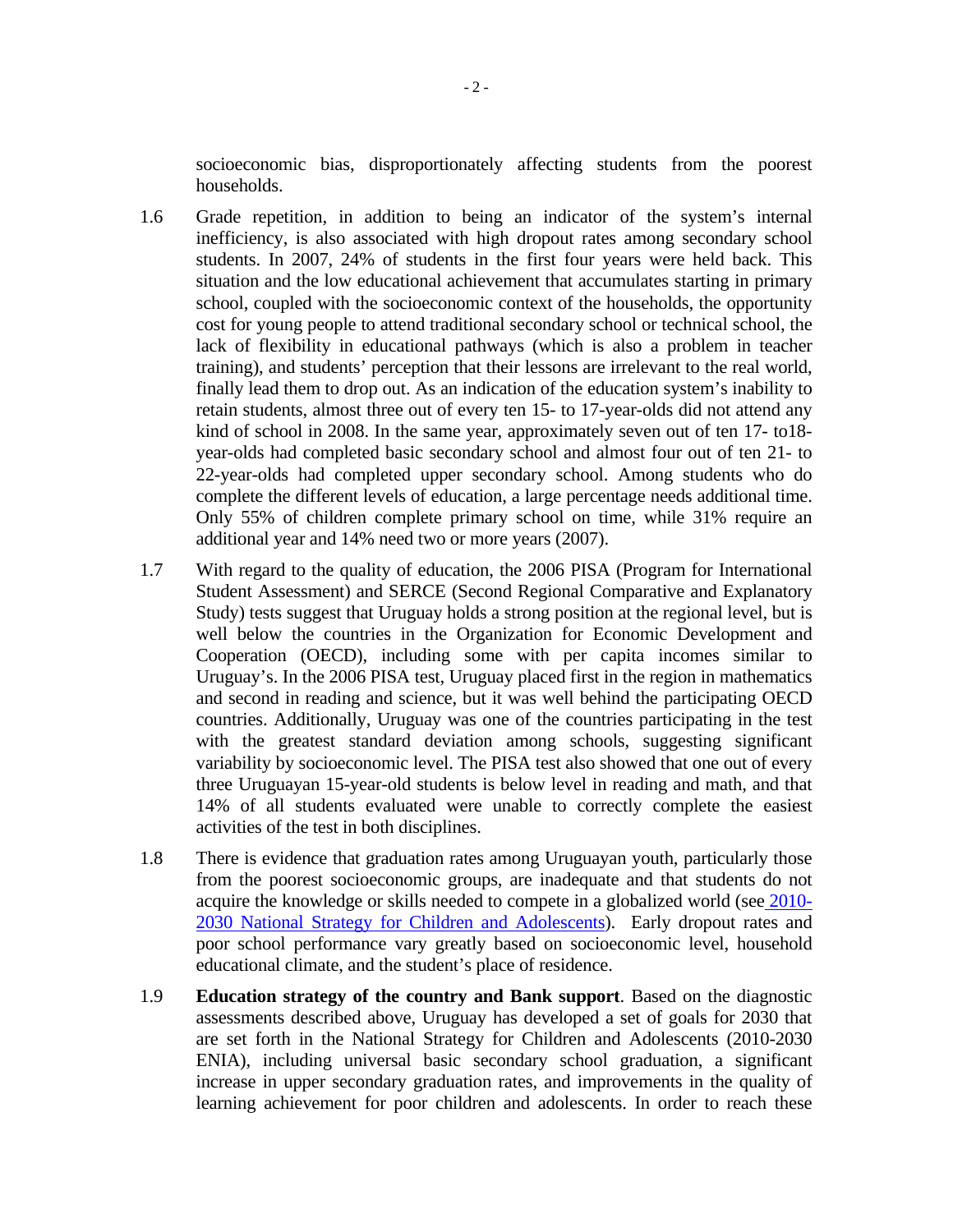goals, the strategic guidelines of the 2010-2030 ENIA include strengthening and transforming the education system through the promotion of education projects tailored to the target population, with flexible classroom hours in line with modern family and social realities, and human-scale schools that allow for personalized education.

- 1.10 In terms of outcomes, the strategy establishes the following goals: (i) 85% of 18- to 20-year-olds have completed basic secondary school in 2015 (100% in 2020); (ii) 55% of 21- to 23-year-olds have graduated from upper secondary school in 2015 (70% in 2020 and 90% in 2030); (iii) at least one third more of the students taking the 2015 PISA score above level 2 in language and mathematics (in comparison with 2009); (iv) the gap between the highest-performing quintile and the lowest-performing quintile drops by one half; (v) grade repetition in basic and upper secondary school does not exceed 15% of students, along with the associated reduction in over-age students; (vi) rates of grade repetition in basic and upper secondary school students do not vary by more than 10% across socioeconomic sectors; and (vii) there is a significant reduction in dropout rates.
- 1.11 **Current secondary education policies and programs**. Policies and programs are currently being developed to strengthen and adapt education by improving aspects such as curricula, teaching staff, and infrastructure and by promoting demand for secondary schooling among students with difficulties accessing and remaining in the education system.
- 1.12 A new curriculum structure was established based on the design of core subjects and electives. This reformulation consolidated the extension of class time during basic secondary school and sought to make an improvement by implementing a unified curriculum, rather than the varied plans and programs that had previously coexisted. It also launched specific programs, notably the Program to Promote and Strengthen Basic Secondary School Education, which provides special support to basic secondary schools experiencing serious socio-educational difficulties and schools with consistently high grade repetition rates over the past 10 years. Other strategic approaches have focused on school dropouts, notably the Community Classroom Program, which seeks to bring dropouts back to basic secondary school. It has also launched programs promoting graduation from upper secondary school. Lastly, the noteworthy Ceibal Plan, a one-on-one computer program, was rolled out in the first grade of basic secondary school in 2010.
- 1.13 Changes have been made in the area of vocational education to strengthen vocational and technological supply at different levels and to better adapt courses to the demands of the productive sector. Efforts have been made to universalize access to basic secondary school education through the design of diverse curricula that include a vocational component (basic vocational training), and by offering technological education from an early age (basic technological training and basic agricultural technology training in rotation). Within the framework of the vocational training system, work literacy and labor market credentials and a stronger link between education and work are sought. Progress has also been made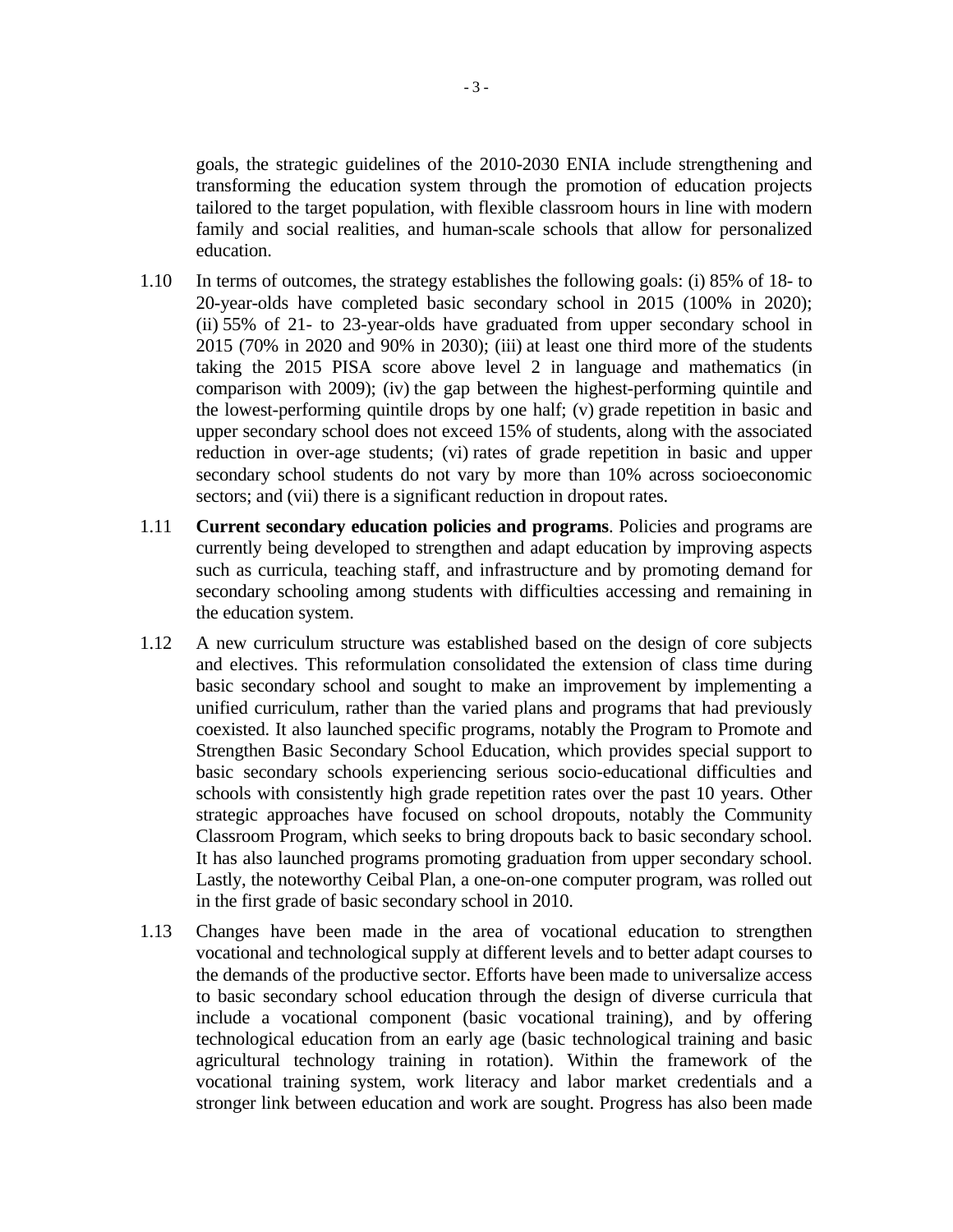in increasing the supply of upper secondary school education (technological secondary degrees and higher vocational training), bringing programs more in line with developments in the productive world.

- 1.14 On the demand side, the following are noteworthy: (i) family allowances, which, as of  $2008$ ,<sup>[3](#page-9-0)</sup> expanded benefits for children in households in the poorest quintile, substantially increased the amounts allocated, and promoted the integration of adolescents into the education system by providing higher payments for students in secondary school; and (ii) student scholarships, aimed at providing access to education for 14- to 17-year-olds from poor households. The scholarship program is limited in size and benefitted 1,400 students in 2008.
- 1.15 **The Bank's work on education in Uruguay**. The Modernization of Secondary Education and Teacher Training (MEMFOD) Program, approved in November 2001, is in its final stage, with the disbursement period ending on 21 December 2010. The purpose of the MEMFOD program, in the amount of US\$107 million (loan in the amount of US\$75 million), was to help consolidate and deepen the policies aimed at improving quality and increasing equity in secondary education and teacher training in Uruguay, bringing the educational reforms being implemented in line with the new demands of the information society. The MEMFOD program also incorporated two components that helped achieve both of these objectives in a cross-cutting manner. First, the program included a series of actions aimed at strengthening and consolidating teacher training by improving infrastructure and subsystem management and evaluation processes. Second, actions were financed to improve ANEP's efficiency and performance, in the context of which computer systems were developed for its management.
- 1.16 In order to help achieve universalization of the basic cycle of secondary education, action lines were developed related to the expansion of school infrastructure (physical works, equipment, and educational materials) and to quality improvement projects, including monitoring, adjustments to curricular reform, and a redefinition of course offerings based on skill sets and teacher training groups. For the objective related to transformation of the second cycle of secondary education, a line of action was incorporated to expand school infrastructure, along with other measures, such as the development of learning resource centers and the extension and strengthening of technology degree programs.
- 1.17 The Project Completion Report is currently being drafted. The main lessons learned from the MEMFOD program were: (i) the importance of continuing to strengthen ANEP's management capacities, with a focus on technical decentralization in the execution of programs financed with foreign loans; (ii) the need to correctly design the input-output-outcomes logical chain, so as to avoid linking the actions of a specific program to outcomes of the education system as a whole; and (iii) the design of rigorous evaluations of the main program actions, as a contribution in and of themselves to the debate on education policy.

 $-4-$ 

<span id="page-9-0"></span> $\frac{1}{3}$ Law 18,227.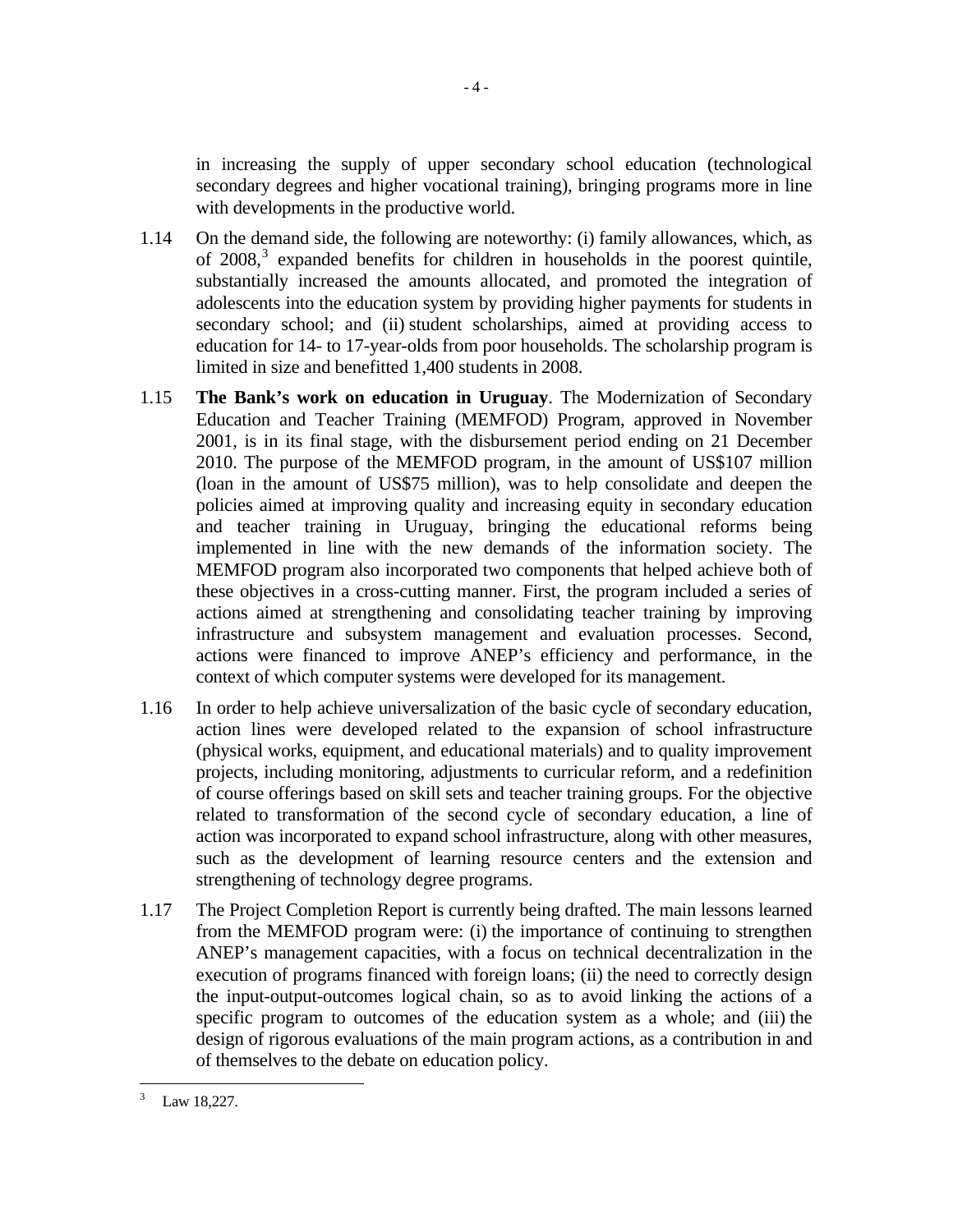- 1.18 **Program rationale**. The main challenge in secondary education (12- to 17-year-olds) is increasing student enrollment and retention in order to improve performance throughout a student's career, with particular attention for 15- to 17-year-olds from the most vulnerable households, who are at high risk of dropping out and who have repeated grades and fallen behind starting in primary and basic secondary school. In response to these challenges, Uruguay's education policy has established a set of strategies and policies in the framework of the 2011-2015 budget. With regard to upper secondary education, a set of activities is put forward aimed at generating proposals for improving student retention rates and learning. Some of these proposals are expected to be ready by the end of 2011. In this regard, this operation will focus on supporting targets related to access to the basic cycle and retention of students, and advancements in teacher training and technical education. These actions will serve as a foundation for the policies and actions proposed for upper secondary education over the next few years. The program will focus on: (i) supporting the universalization of secondary education and improving learning quality, through the expansion of building infrastructure and upgrading of physical classroom conditions (school infrastructure, teaching materials, use of new technologies); (ii) improving initial and ongoing teacher training, based on an institutional and curricular reorganization aimed at providing current and future teachers with greater, more in-depth knowledge of teaching and subject matter, thereby generating a process to improve student achievement; (iii) supporting the design and adaptation of educational pathways to offer more flexible and relevant alternatives that meet students' needs and society's demands, with an emphasis on vocational education to prepare skilled human resources for the country's productive development, as a measure to improve secondary education retention rates; and (iv) supporting the evaluation of programs and actions to coordinate between the levels at the beginning and end of basic secondary school. The program will also support improvements in school management, with greater deconcentration in the schools and linkage with the community, which will be encouraged to participate through participatory councils and technical education consultative councils.
- 1.19 With regard to investments in education infrastructure, the program will support the policy under which such investments will be used to adapt classroom, learning, and information processes, strengthening teachers' communication with families and the community in order to create a better school environment. The program will support these investments in accordance with the following criteria defined by the Uruguayan education system for the expansion and/or upgrading of education infrastructure: (i) maximum enrollment of 800 students in two shifts, with a maximum of 12 common classrooms for groups of 33 students per room; (ii) changes to the education system structure, primarily a reduction from three to two secondary school shifts, and the separation of basic and upper secondary schools, which lead to increasing demand for teaching space; (iii) resolution of functional maintenance or structural problems; and (iv) increased general or specific demand in particular geographic regions, especially in terms of the potential rise in demand for secondary education resulting from the impact of the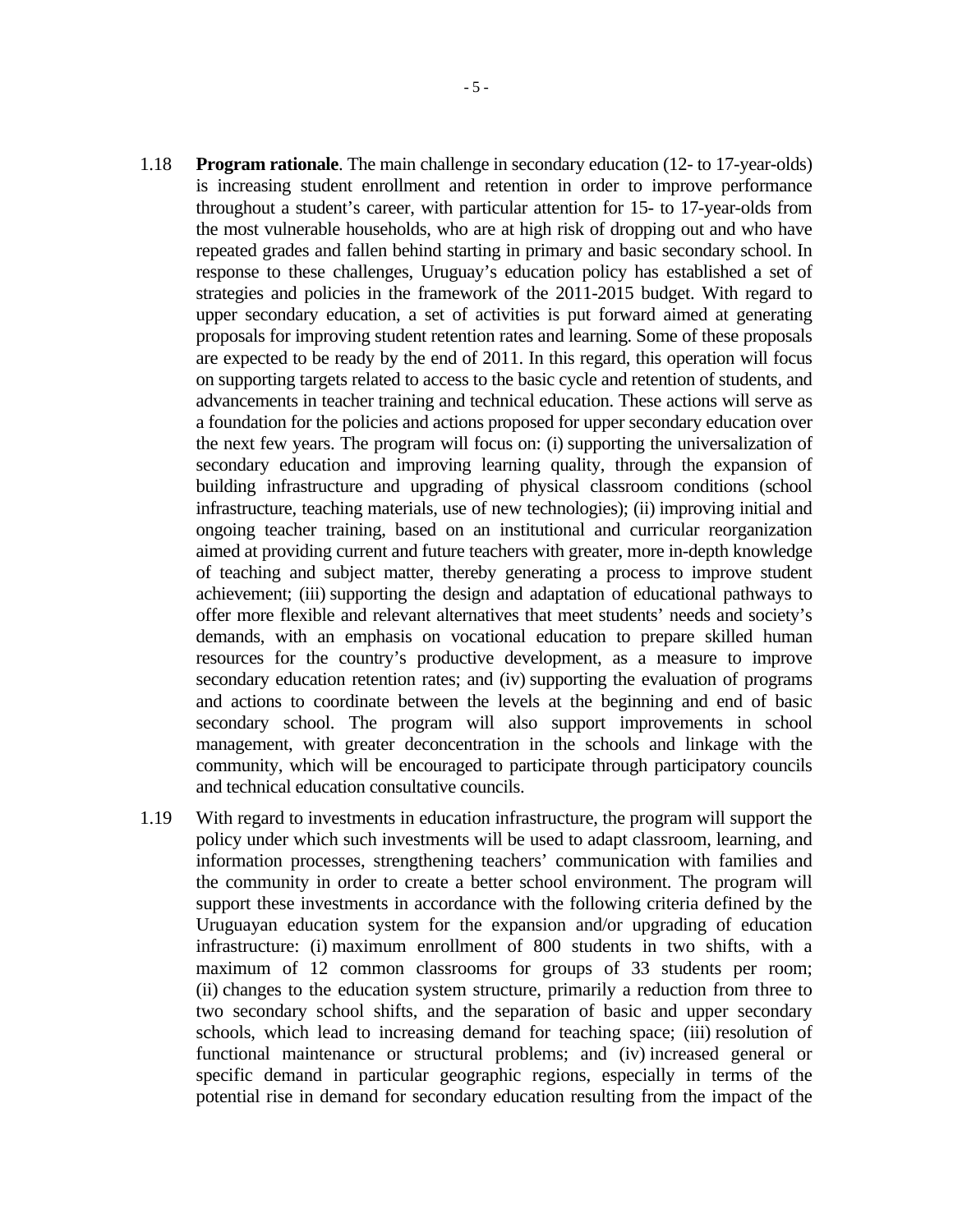<span id="page-11-0"></span>family allowance reforms (paragraph 1.14) on school attendance by children from the poorest households.<sup>4</sup> With regard to teacher training infrastructure, the program will support the policy aimed at increasing the professionalization of teacher education. In this context, the program will contribute 16% of the country's total investments in the 2011-2015 period for the construction of education centers. This investment will include furniture for new education centers, teaching materials, and the establishment of conditions that are suitable for the development of the Ceibal Plan.

#### **B. Objectives, components, and cost**

1.20 The general objective of the program is to contribute to the policy of access to and retention in the basic cycle of general and vocational secondary education. The specific objectives are to: (i) improve teacher performance and training by supporting the policy on retention and professionalization of teacher training; (ii) improve retention in basic general and vocational secondary education; (iii) increase access to basic general and vocational secondary education; and (iv) improve education system management processes.

#### **1. Component 1. Teacher training (US\$16.9 million)**

- 1.21 The objective of this component is to support actions to increase the quality of initial and ongoing teacher training, in order to improve teacher performance and student learning in Uruguay. There will be three subcomponents:
- <span id="page-11-1"></span>1.22 **Initial teacher training** (US\$1.6 million). The objectives of this subcomponent are to (i) increase certification rates among teachers and, in particular, secondary school teachers, among whom a high percentage (23%) have begun but not completed their teacher training; and (ii) improve the subject-matter and pedagogical knowledge of education school graduates. In order to achieve the first objective, the program will finance, inter alia, a study to determine the socioeconomic, cultural, and specific factors relating to initial teacher training that prevent education students from graduating on time, and the formulation of an action plan for implementation. The study will also examine enrollment in education programs and the transition from university education to life as a teacher, and will determine specific actions to increase retention rates (including academic and economic support for education students). These actions will be financed by the program. It is estimated that some 4,000 education students will receive academic support and some 460 will receive economic support. For the second objective, the program will finance, inter alia, a study and the implementation of actions to increase curricular flexibility. A curriculum is considered flexible when it is designed to offer students different options within a specific system and in connection with other systems. This type of curriculum requires a determination of the percentage of classes or

 $\overline{a}$ 4 One study on this impact estimates that the demand could increase between 6% and 8%. There has also been a 5.6% increase in enrollment in public basic secondary schools, as compared with an average increase of 0.7% between 2000 and 2008. See [Amarante et al \(2009\) and Castaings et al. \(2009\).](http://idbdocs.iadb.org/wsdocs/getDocument.aspx?DOCNUM=35367474)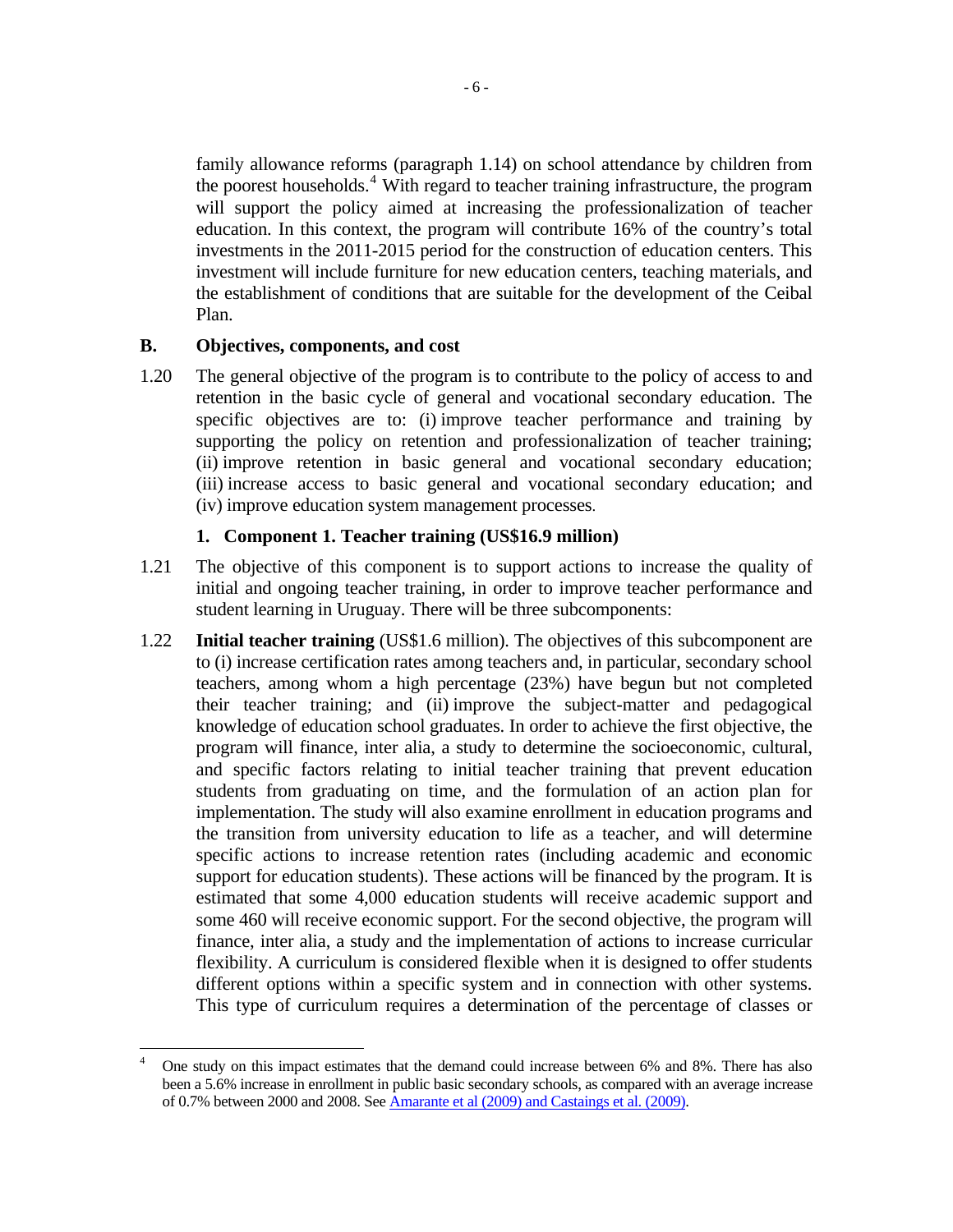<span id="page-12-0"></span>curricular activities that are part of the construction, by the students, of the selected pathway, so as to make the most of the human resources trained in each subject area and ensure high-quality teaching.

- 1.23 **Ongoing professional development** (US\$6.4 million). This subcomponent will finance actions to provide training and ongoing professional development opportunities for teachers, primarily with a view to supporting education policy. The program will finance, inter alia, an annual course to facilitate the transition into the classroom for 7th, 8th, and 9th grade teachers in rural schools (an estimated 40 teachers start working in these schools each year); ongoing training in new methodologies that will include, in addition to subject areas, information and communication technologies (ICTs), and language skills for the 450 7th, 8th, and 9th grade teachers in rural schools (450 teachers will receive training every year); training on the educational use of ICTs for 1,000 education professors; training for 2,250 principals and assistant principals in management and mediation, with a view toward increasing their awareness of and training with strategies to address needs and conflict situations in schools and improving the administrative and pedagogical management of schools; and the implementation of eight regional ongoing education centers for technical and technological education (40 trainers and 500 teachers trained).
- 1.24 **Support for the IUDE institutional framework** (US\$8.9 million). This subcomponent will finance (i) the expansion and adaptation of 15 teacher training centers (including furniture, ICT infrastructure, teaching materials, and investment projects), works to provide physical spaces for virtual classrooms, academic departments, and teacher support areas to make teacher training more relevant; (ii) institutional and pedagogical strengthening projects at teacher training centers, through the allocation of financial resources for the 33 centers (66 projects); (iii) design and construction of the building where the IUDE will operate; (iv) a system for managing and digitizing information on students, teachers, and nonteaching staff of the education training centers; (v) a study and 10 one-day workshops (two per year) for enrollment in the social educator program at the IUDE; and (vi) competitive extension projects at teacher training centers to design and implement cooperation agreements bringing together future teachers and graduate students to participate in community actions (32 projects).

#### **2. Component 2. Support for improving performance in secondary education (US\$7.0 million)**

- 1.25 This component seeks to improve retention rates among general and vocational basic secondary school students, enhancing the subsystem's internal efficiency and facilitating transitions between cycles and the possibility to move between types of programs. It is comprised of two subcomponents:
- 1.26 **Technological and vocational education** (US\$0.7 million). This subcomponent will finance two lines of action to improve the internal efficiency of technological and vocational education. First, it will finance the development of the *"Rumbo"*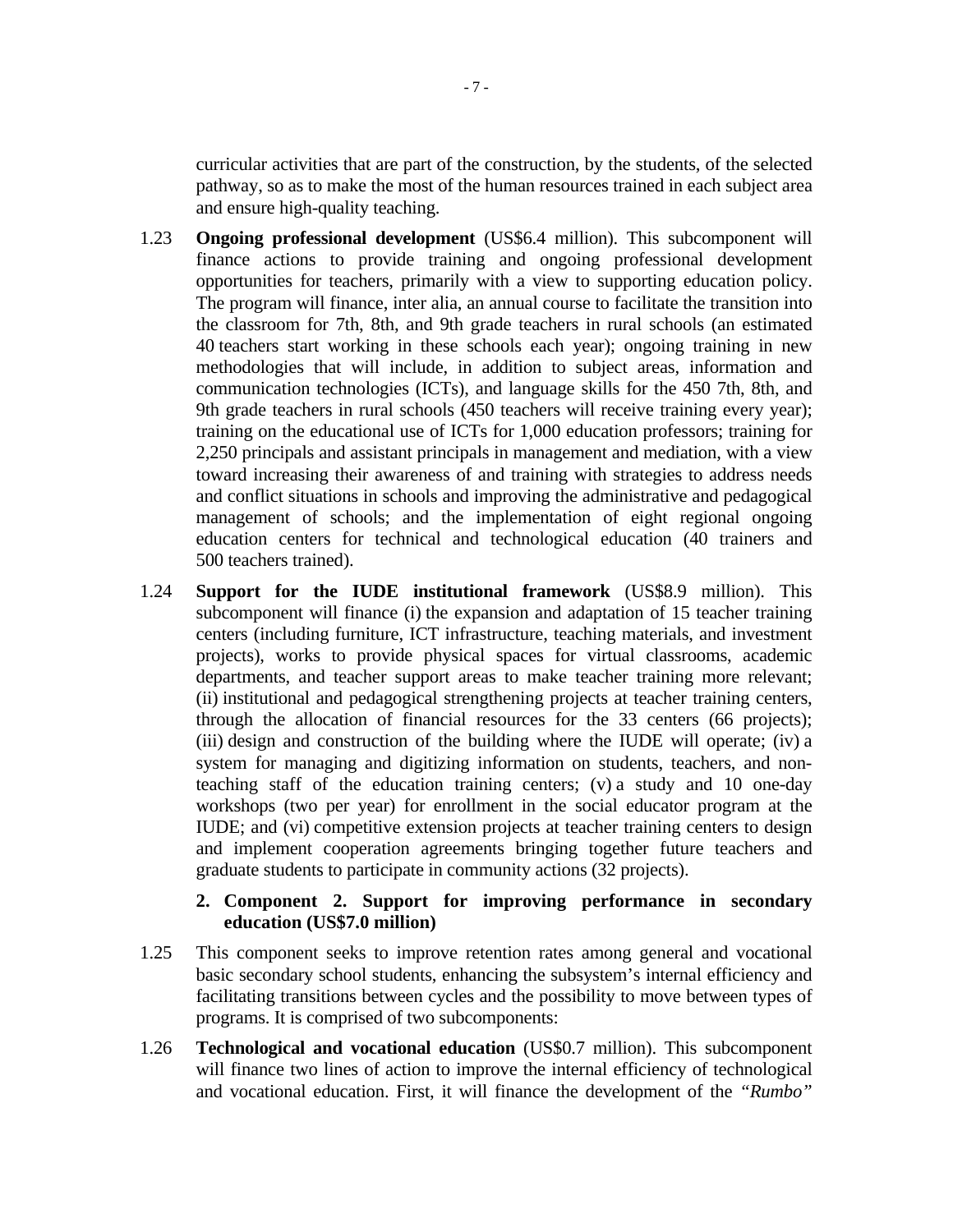<span id="page-13-0"></span>[Pathway] program, which supports completion of the basic cycle of secondary school through flexible pathways. This enables students to continue their studies at the tertiary level with a mix of on-site and distance courses designed to provide students who participated in training courses in a specific vocational area with access to upper secondary education, thereby enhancing their qualifications. The program will finance training for 750 teachers on teaching in a virtual environment, the design of teaching materials, technical equipment for platform management, the expansion of computer labs for distance education, and monitoring and evaluation. Second, it will finance the implementation of an education/work observatory, with the objective of having a network for research, documentation, and reference information. This network will, in a contextualized manner, provide information on new technical areas that should be incorporated to keep up with local and regional productive developments, adjust existing programs in response to changes in the workplace, establish requirements for students, and keep track of graduates, the jobs they obtain, and the relationship between these jobs and the technical training they received.

1.27 **Coordination between levels and modalities** (US\$6.3 million). The objectives of this subcomponent are to facilitate transitions between the different levels of education and support navigability and modularity in general and technological secondary education, in order to mitigate the rigidity of the current system and expand opportunities for young people to continue and complete their studies. To this end, this subcomponent will finance (i) extension of the *"Liceos Abiertos"*  [open secondary school] experience to four secondary schools. A support mechanism will be institutionalized, to cover 4,000 children as they graduate from primary school to facilitate their successful transition into secondary school, through an education counselor and educational activities; (ii) the development and implementation of the "Interface" Project in three secondary schools, which, similarly to the previous activity, seeks to facilitate the transition between general basic and upper secondary education through support and guidance activities for some 3,000 students; and (iii) the drafting of a curriculum proposal providing greater navigability and modularity between general and vocational education, to allow movement from one modality to another, making it possible for students to change from one type of program to another if they choose.

#### **3. Component 3. Expansion of educational options (US\$72.7 million)**

- 1.28 This component will seek to expand and improve options for general and technological basic secondary education and vocational training, in order to meet coverage needs and ensure appropriate conditions for teaching and learning. It will be comprised of three subcomponents:
- 1.29 **Construction and equipment of education centers** (US\$67.1 million). The objective of this subcomponent is to increase access to basic secondary education (general and vocational). To this end, it will finance the construction and upgrading of education centers as well as works supervision, furniture, educational material, and ICT infrastructure in the new centers. This will include the expansion of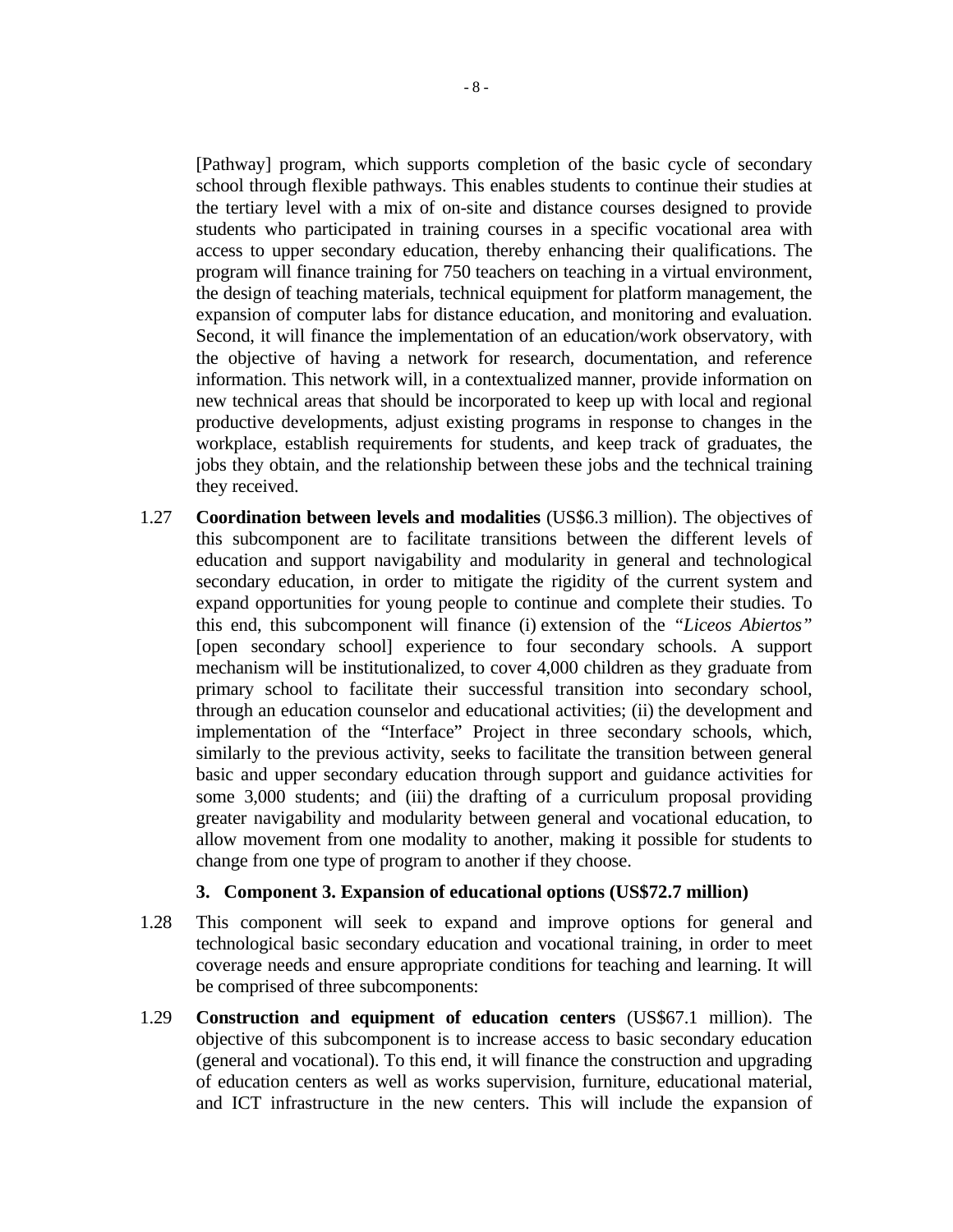<span id="page-14-0"></span>options at new centers or additional or replacement classrooms and classroom repair, in response to enrollment and demographic changes, obsolescence, greater functionality, optimized use by secondary and technical students, incorporation of new technologies, and implementation of new educational policies (basic secondary, new pathways). Under the subcomponent, 136 education spaces will be built in nine new secondary education centers; 91 will be built in six centers to replace buildings, and three centers will be repaired. For vocational training, 46 education spaces are expected to be built in two new centers, and 99 education spaces in four centers will be expanded and refurbished.

- 1.30 **Strengthening of teaching strategies in education centers** (US\$5.2 million). This subcomponent will finance institutional and pedagogical strengthening projects at the center level, through the allocation of financial resources to all basic and upper secondary education centers (280 centers, through two decentralized investment projects), vocational centers (135), and rural schools with 7th, 8th, and 9th grades (60 schools). The purpose of these actions will be to promote increased efficiency through center-family-community participation, a use compatible with local needs, and a greater sense of ownership on the part of stakeholders in the education process at each center. During program execution, two allocations of approximately US\$5,500 are expected to be made to secondary and vocational education centers, and one allocation of approximately US\$3,250 to rural schools with 7th, 8th, and 9th grades, based on the investment proposal submitted by each center. The program will also finance the implementation of this transfer policy in terms of more effective and efficient institutional management and increased participation and ownership on the part of all the stakeholders associated with the centers, as well as the estimate of variable allocations consistent with the different scenarios of deconcentrated management in the education centers.
- 1.31 **Strengthening of strategies for computer education** (US\$0.4 million). This subcomponent will finance 30 computer labs in 30 existing centers without labs or with gaps in this area or in centers to be built, in accordance with the expansion of the Ceibal Plan to secondary education, with the objective of facilitating the full rollout of the program, as well as to complement the plan in terms of teaching applications that require more sophisticated technological support. It will include the financing of equipment, connectivity, and technical support.

#### **4. Component 4. Support for implementation of the education policy (US\$10.4 million)**

- 1.32 This component seeks to generate knowledge in support of the education policy and the design of instruments for its implementation, with the objective of improving the system's management processes. It will be comprised of two subcomponents:
- 1.33 **Support for ANEP management** (US\$8.4 million). This subcomponent will be broken down into two lines of action: (i) human resources management, which includes extension of the payroll processing and human resources system to four deconcentrated councils, including documentary records on the teachers;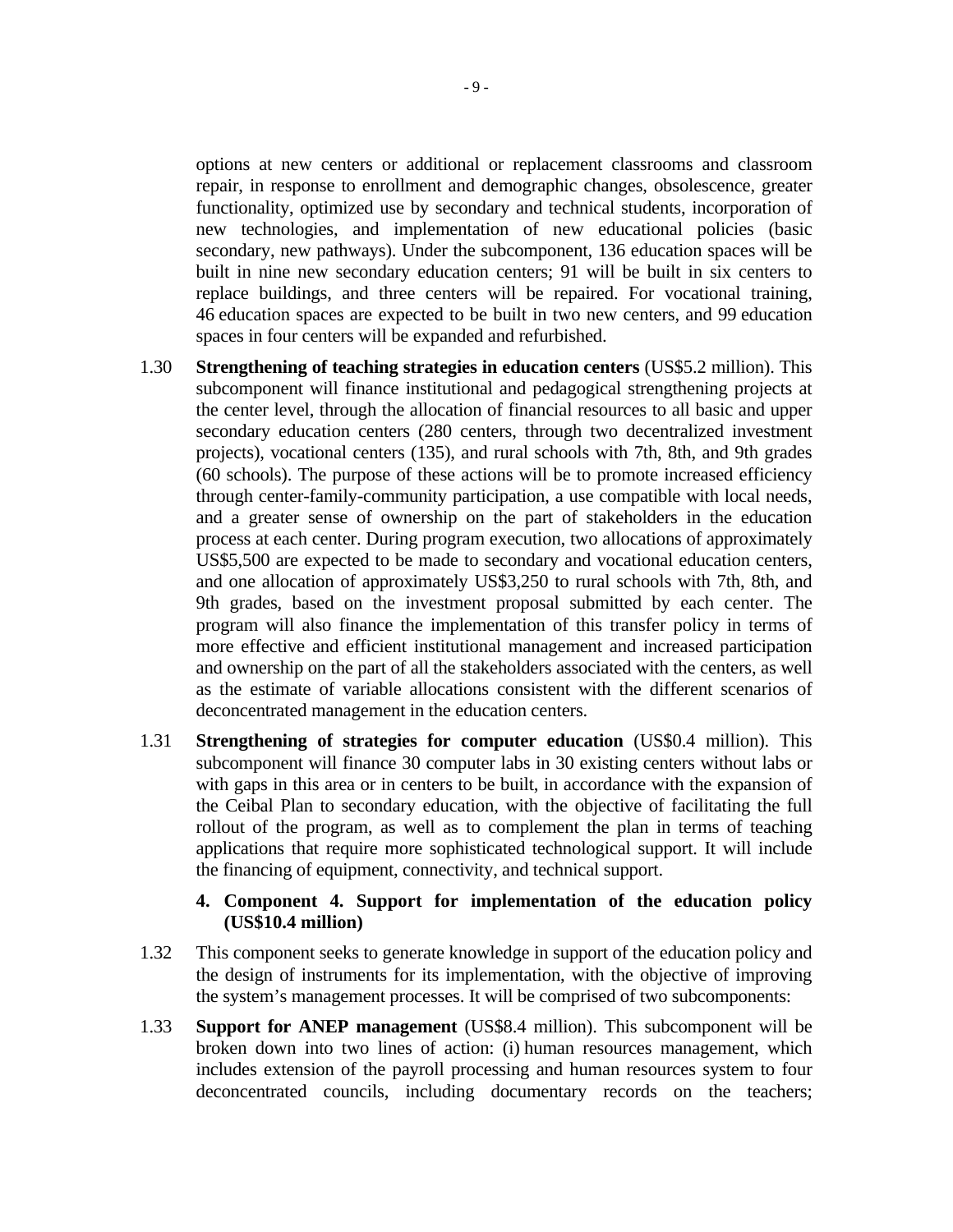<span id="page-15-0"></span>(ii) modernization of processes, including (a) review of ANEP's 2006 Strategic Plan for Institutional Transformation, to determine whether it is still valid and make the adjustments, modifications, and expansions necessary in view of the General Education Law and for other reasons; (b) technological transfer to the deconcentrated councils participating in the program of know-how on the application of the information systems developed by CODICEN through the MEMFOD program (files and decisions); and (iii) management of physical resources using the updated Infrastructure Census and design of a mechanism for its future periodic review, in order to achieve better planning of physical investment and subsequent preventive maintenance, along with inventory management.

- 1.34 **Evaluation and monitoring** (US\$2 million). This subcomponent will include: (i) evaluation of the main impacts of program actions; (ii) a diagnostic assessment and proposal for changes in the education options available to the rural population, keeping in mind the social and productive environment; and (iii) evaluation of education infrastructure and its impact on learning, including innovative designs of spaces and equipment incorporating new teaching tools (ICTs or activities that support learning, enhance the school environment, and strengthen ties with the community).
- 1.35 The program cost will include financing of administration and supervision expenses, including works supervision (US\$7.5 million).

#### **C. Key indicators from the Results Matrix**

1.36 The key indicators from the Results Matrix are: (i) the performance of teachers with teaching certificates under the program improves 10% from their baseline performance and 7% over uncertified teachers; (ii) dropout and grade repetition rates among students in the first grade of basic secondary school participating in the *"Liceos Abiertos"* program fall 15% in relation to the comparison group; (iii) dropout and grade repetition rates among students in the first grade of upper secondary school participating in the "Interface" project fall 10% in relation to the comparison group; (iv) the percentage of classrooms (centers) meeting the desired standards (paragraph [1.19](#page-11-1) (i)) for a good learning environment increases 10% from the baseline; and (v) it takes 20% less time to process payroll in relation to the baseline (see Annex II).

## **II. FINANCING STRUCTURE AND RISKS**

#### **A. Financing instruments**

2.1 The program amount is US\$114.5 million over a five-year execution period. The Bank will contribute US\$48 million and the local counterpart will be US\$66.5 million.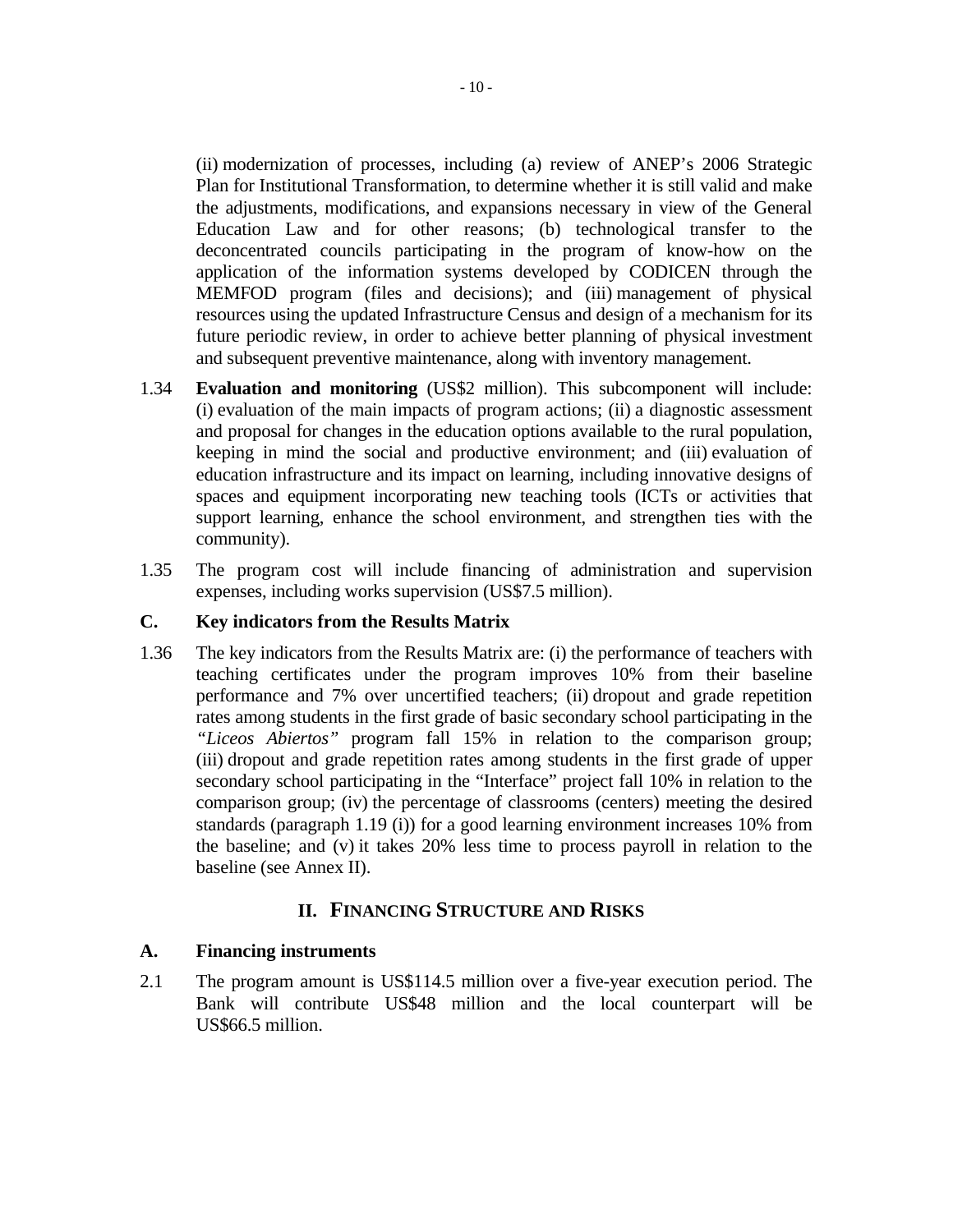<span id="page-16-0"></span>

|                         | <b>Description</b>                                                       | <b>IDB</b> | Local<br>contribution | <b>Total</b> |
|-------------------------|--------------------------------------------------------------------------|------------|-----------------------|--------------|
| $\mathbf{1}$            | <b>Component 1. Teacher training</b>                                     | 8.0        | 8.9                   | 16.9         |
| 1.1                     | Initial teacher training                                                 |            | 1.6                   | 1.6          |
| 1.2                     | Ongoing professional development                                         |            | 6.4                   | 6.4          |
| 1.3                     | Institutional support for IUDE                                           | 8.0        | 0.9                   | 8.9          |
| $\mathbf{2}$            | Component 2. Support for improving performance in secondary<br>education |            | 7.0                   | 7.0          |
| 2.1                     | Technological and vocational education                                   |            | 0.7                   | 0.7          |
| 2.2                     | Coordination between levels and modalities                               |            | 6.3                   | 6.3          |
| $\overline{\mathbf{3}}$ | <b>Component 3. Expansion of educational options</b>                     | 38.7       | 34.0                  | 72.7         |
| 3.1                     | Construction and equipment of education centers                          | 38.7       | 28.4                  | 67.1         |
| 3.2                     | Strengthening of teaching strategies in education centers                |            | 5.2                   | 5.2          |
| 3.3                     | Strengthening of strategies for computer education                       |            | 0.4                   | 0.4          |
| $\overline{\mathbf{4}}$ | Component 4. Support for implementation of the education policy          | 1.3        | 9.1                   | 10.4         |
| 4.1                     | Support for ANEP management                                              |            | 8.4                   | 8.4          |
| 4.2                     | Evaluation and monitoring                                                | 1.3        | 0.7                   | 2.0          |
|                         | Program administration and supervision                                   |            | 7.5                   | 7.5          |
|                         | <b>TOTAL</b>                                                             | 48.0       | 66.5                  | 114.5        |

#### **Table II-1: Detailed Costs in US\$ million**

2.2 The loan will be disbursed in accordance with the schedule in Table II-2.

| $-$ 000 $-$ 0 $-$ 000 $-$ 000 $-$ 000 $-$ 000 $-$ 000 $-$ 000 $-$ 000 $-$ 000 $-$ 000 $-$ 000 $-$ 000 $-$ 000 $-$ 000 $-$ 000 $-$ 000 $-$ 000 $-$ 000 $-$ 000 $-$ 000 $-$ 000 $-$ 000 $-$ 000 $-$ 000 $-$ 000 $-$ 000 $-$ 000 |      |      |      |      |      |              |  |  |  |  |  |
|-------------------------------------------------------------------------------------------------------------------------------------------------------------------------------------------------------------------------------|------|------|------|------|------|--------------|--|--|--|--|--|
| <b>Source</b>                                                                                                                                                                                                                 | 2011 | 2012 | 2013 | 2014 | 2015 | <b>Total</b> |  |  |  |  |  |
| <b>IDB</b>                                                                                                                                                                                                                    | 10.7 | 9.8  | 7.7  | 8.5  | 11.3 | 48.0         |  |  |  |  |  |
| Local                                                                                                                                                                                                                         | 12.7 | 14.3 | 15.7 | 12.3 | 11.5 | 66.5         |  |  |  |  |  |
| contribution                                                                                                                                                                                                                  |      |      |      |      |      |              |  |  |  |  |  |
| <b>Total</b>                                                                                                                                                                                                                  | 23.4 | 24.1 | 23.4 | 20.8 | 22.8 | 114.5        |  |  |  |  |  |

|  |  | Table II-2: Tentative disbursement schedule (in US\$ million) |  |  |  |
|--|--|---------------------------------------------------------------|--|--|--|
|--|--|---------------------------------------------------------------|--|--|--|

#### **B. Environmental and social safeguard risks**

- 2.3 This operation qualifies as a project that promotes social equity (SEQ), which is automatic for education projects.
- 2.4 The program will include the construction, expansion, refurbishment, and/or repair of 15 education centers and 15 teacher training centers, in addition to the construction of the IUDE. Because the construction activities could have the environmental and social impacts inherent in civil works, such as noise, dust, generation of solid and liquid waste, etc., this project has been rated as a Category B operation. The program will implement the relevant impact mitigation measures, which will be described in the corresponding [Environmental and Social](http://idbdocs.iadb.org/wsdocs/getDocument.aspx?DOCNUM=35368520)  [Management Report.](http://idbdocs.iadb.org/wsdocs/getDocument.aspx?DOCNUM=35368520)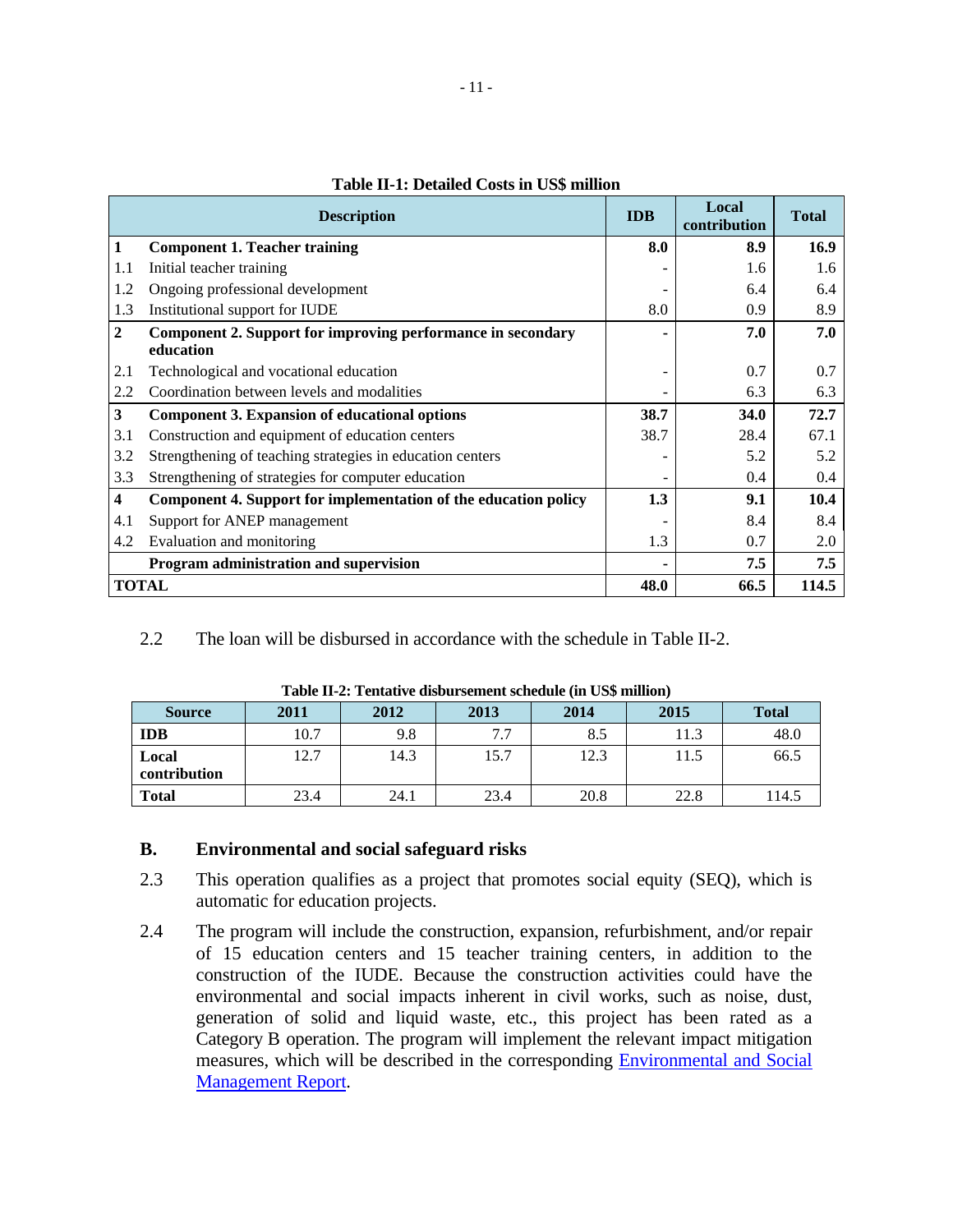#### <span id="page-17-0"></span>**C. Fiduciary risks**

- 2.5 **Financial management.** The loan proceeds may be disbursed in the form of advance of funds, reimbursement of expenditures, and direct payment to suppliers.
- 2.6 During the risk identification and analysis process, four risks were determined to be of low severity, three of medium severity, and one of high severity. [For the risk](http://idbdocs.iadb.org/wsdocs/getDocument.aspx?DOCNUM=35367460)  [determined to be of high severity, related to coordination among secondary](http://idbdocs.iadb.org/wsdocs/getDocument.aspx?DOCNUM=35367460)  [education, vocational education, and teacher training, a mechanism involving](http://idbdocs.iadb.org/wsdocs/getDocument.aspx?DOCNUM=35367460)  [integrated work commissions is being planned \(see Risk Mitigation Matrix](http://idbdocs.iadb.org/wsdocs/getDocument.aspx?DOCNUM=35367460)).
- 2.7 **Procurement**. Execution of the MEMFOD program has consolidated the executing agency's procurement experience. The Procurement Plan will be managed through an online procurement plan execution system.
- 2.8 The procurement of works and goods and contracting of consulting services will be carried out in accordance with the "Policies for the Procurement of Goods and Works Financed by the IDB" (GN-2349-7) and "Policies for the Selection and Contracting of Consultants Financed by the IDB" (GN-2350-7), both dated July 2006, with the specifications established in the loan contract and procurement plan. Additionally, the loan contract and procurement plan will specify the methods for supervision of the procurement of goods and services other than consulting services, the contracting of works, and consulting services carried out with Bank financing.
- 2.9 **Advance procurement and retroactive financing**. The construction of works and procurement of goods for the program are expected to take place during the period prior to project eligibility. Retroactive financing for such expenditures may be for up to the equivalent of 20% of the loan (US\$9.6 million) and 20% of the local counterpart funds (US\$13.3 million). This is justified because it is necessary to move forward with the design of the works and payments to contractors and supervisors under the program. In keeping with the Recognition of Expenditures, Retroactive Financing, and Advance Contracting policy and operation guidelines (OP-504) and the operation guidelines dated 20 October 2009, the expenditures involved are those made by the borrower between the time the project became eligible (24 August 2010) and the date on which it is approved by the Board of Executive Directors.

## **III. EXECUTION, MONITORING, AND EVALUATION PLAN**

#### **A. Summary of execution arrangements**

- 3.1 The borrower of the loan is the Eastern Republic of Uruguay and the executing agency for this program will be the National Public Education Administration (ANEP), in accordance with the execution arrangements used under the MEMFOD program (Loan 1361/OC-UR).
- 3.2 **Execution methodology**. The ANEP will have technical responsibility for the program, acting through its deconcentrated councils and in accordance with the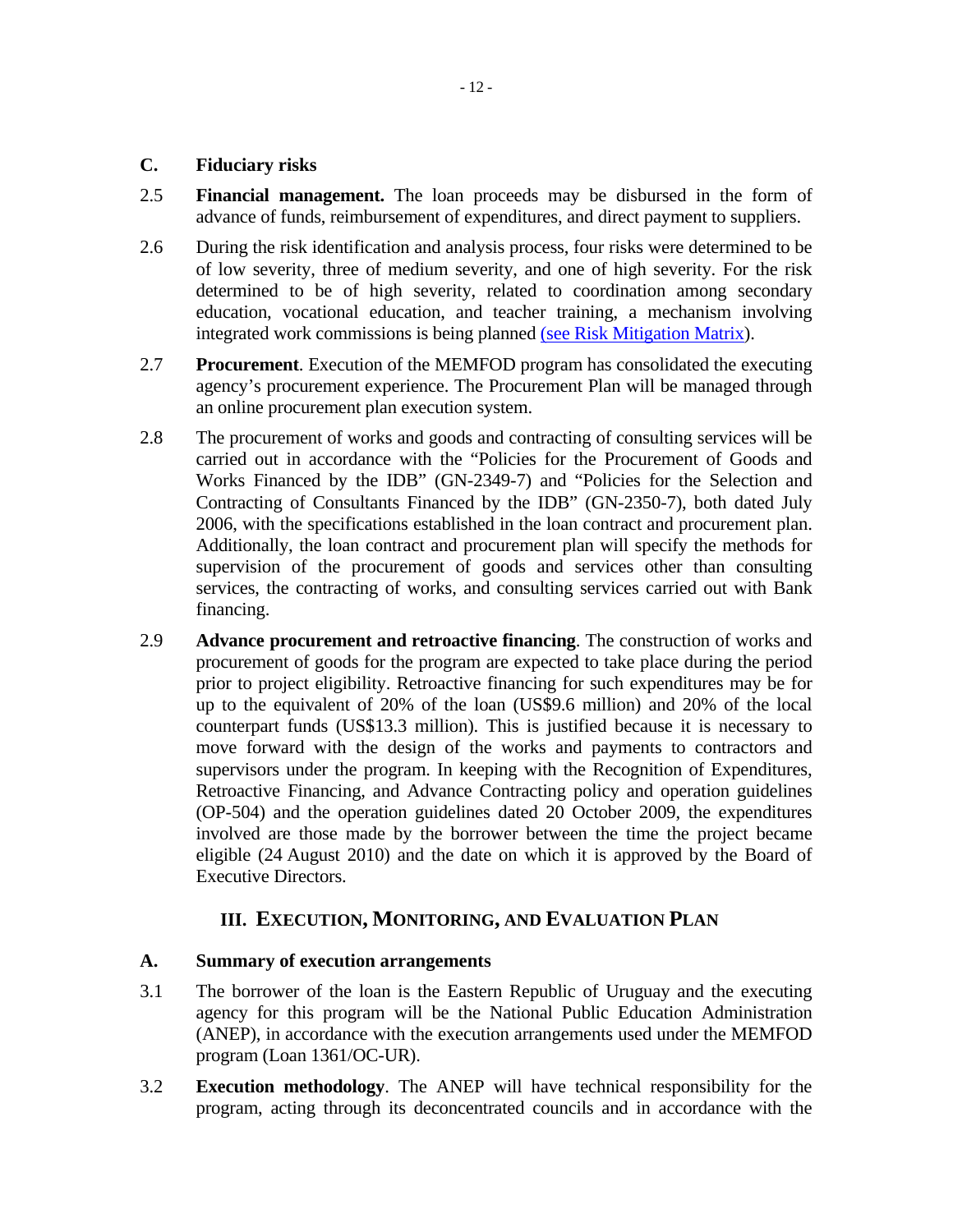<span id="page-18-0"></span>functions that the regulations in force establish. This includes the definition of specific content, such as the strategic and education policy guidelines, which will serve as a general framework for the program. The program Operating Regulations will identify the technical areas responsible for project outputs, which will designate the program liaisons. An executing unit attached to CODICEN, through the ANEP President, will bear operational and administrative responsibility. This unit will manage procurement, process project disbursements with the Bank, and ensure external audits.

- 3.3 **Program Operating Regulations**. The Operating Regulations, the draft of which will be included in the loan proposal, will delineate the specific functions of the executing agency to ensure the effective and efficient application of resources and guarantee compliance with the contractual and policy provisions in terms of legal aspects, procedures, and program objectives. In particular, it will include (i) the specific execution arrangements; (ii) guidelines for financial and procurement administration; (iii) criteria to target and determine the eligibility of investments; (iv) supervision of the technical quality of investments; (v) the model and process for programming and evaluating the program; (vi) the results matrix; and (vii) the risk mitigation matrix.
- 3.4 **External audits**. External audits will be performed by the Auditor General's Office.

#### **B. Summary of results monitoring arrangements**

- 3.5 The program monitoring system will consist of the Results Matrix, the Multiyear Execution Plan, the Annual Work Plans, and Semiannual Progress Reports, under the terms agreed upon in the program's Operating Regulations. The Results Matrix will include intermediate targets for achieving the final results. This will be supplemented by periodic updates of the Risk Mitigation Matrix. These instruments will be used to plan, update, and monitor program execution actions. Primary and secondary sources of information will be used to update the monitoring system.
- 3.6 **Evaluation.** The evaluation process will include initial, intermediate, and final evaluations, which will make it possible to generate lessons learned from program implementation. **Evidence that the baseline has been established for: (i) subcomponent 2.2 (Coordination between levels and modalities); and (ii) subcomponent 3.1 (Construction and equipment of education centers), referring to education centers with a maximum of 33 students per classroom and 800 students per secondary school, will be a condition precedent to the first disbursement.** The midterm and final evaluations will be commissioned once 50% and 85% of the program resources have been committed, respectively, and will focus on evaluating: (i) progress on the outputs and outcomes; (ii) the processes carried out; and (iii) management of the loan proceeds. A specific evaluation will also be performed for each component, which will vary based on the possibilities of implementing a technically viable identification strategy. [In some](http://idbdocs.iadb.org/wsdocs/getDocument.aspx?DOCNUM=35369562)  [cases, quasi-experimental evaluations will be carried out. In other cases the](http://idbdocs.iadb.org/wsdocs/getDocument.aspx?DOCNUM=35369562)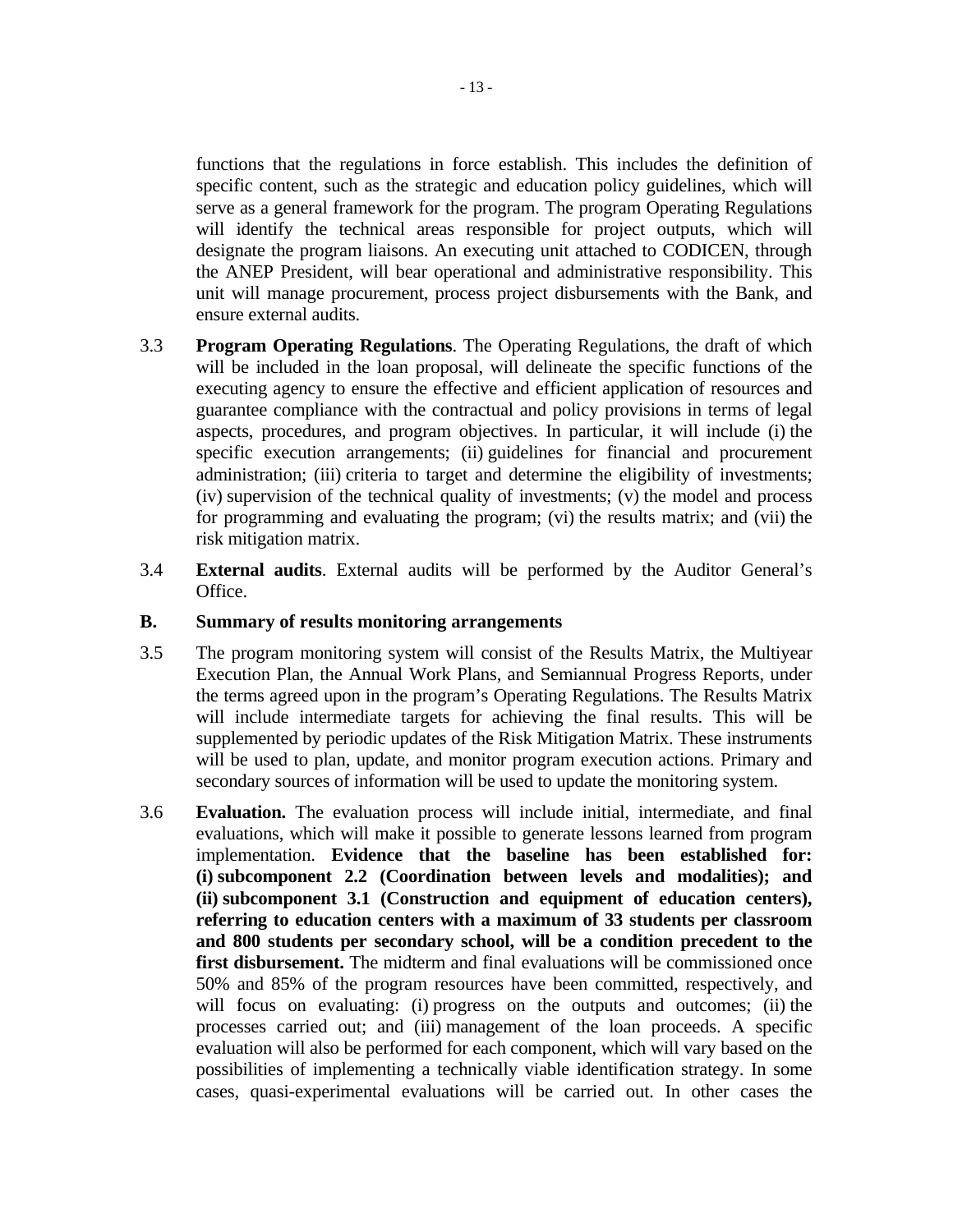[evaluations will be qualitative, and still others will be based on a comparison of the](http://idbdocs.iadb.org/wsdocs/getDocument.aspx?DOCNUM=35369562)  situation before and after program implementation (see **Monitoring and Evaluation** [Arrangements\)](http://idbdocs.iadb.org/wsdocs/getDocument.aspx?DOCNUM=35369562).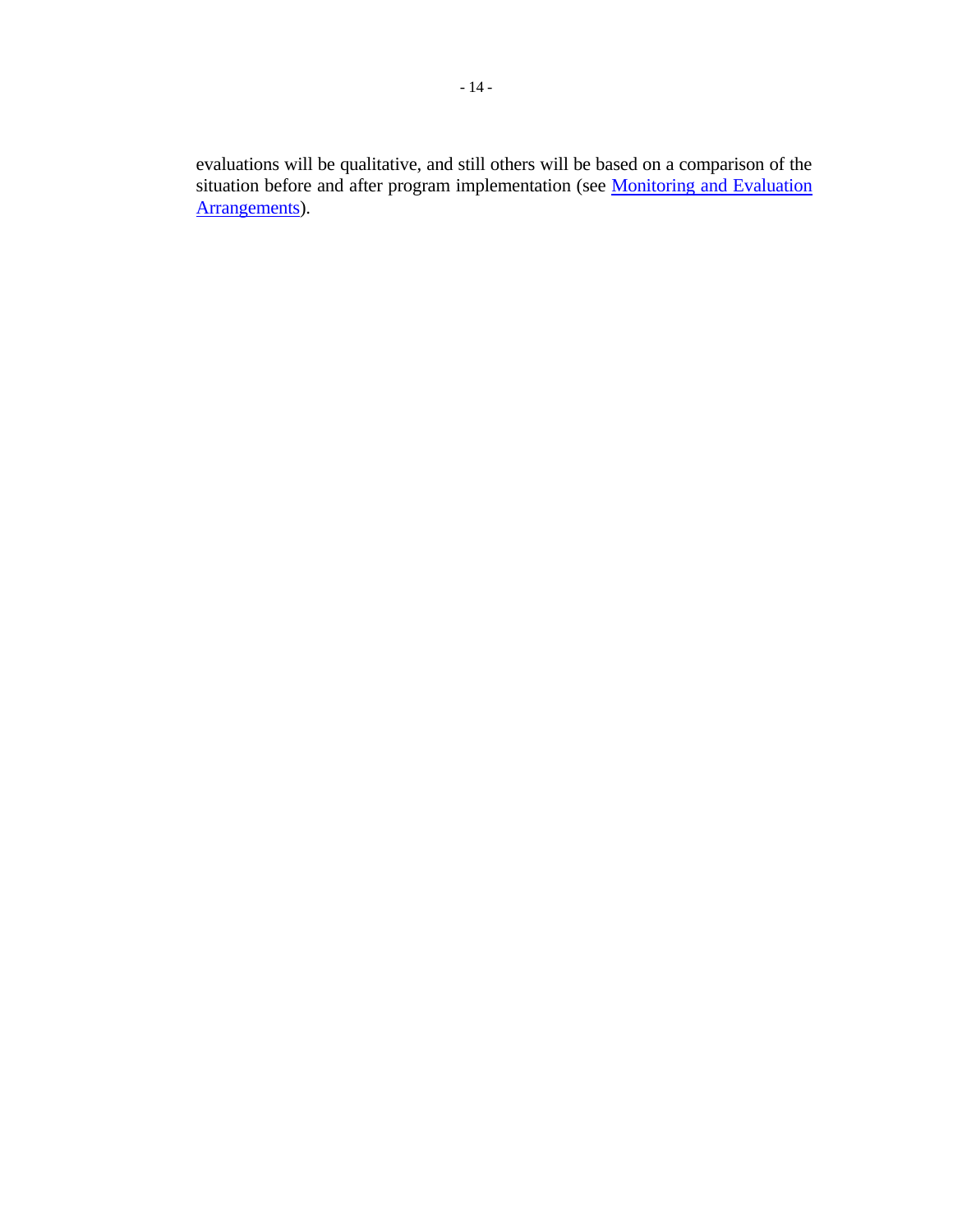#### **Development Effectiveness Matrix Summary**

| Indicator                                                                                        | <b>Score</b>                         | <b>Maximum</b><br><b>Score</b> |
|--------------------------------------------------------------------------------------------------|--------------------------------------|--------------------------------|
| <b>I. Strategic Relevance</b>                                                                    | <b>High</b>                          |                                |
| 1. IDB Strategic Development Objectives                                                          | 6.0                                  | 10                             |
| <b>Country Diversification</b>                                                                   | 2.0                                  | 2                              |
| <b>Corporate Initiatives</b>                                                                     | 2.5                                  | 2.5                            |
| <b>Harmonization and Alignment</b>                                                               | 0.5                                  | 3.5                            |
| <b>Beneficiary Target Population</b>                                                             | 1.0                                  | 2                              |
| 2. Country Strategy Development Objectives                                                       | 9.6                                  | 10                             |
| <b>Country Strategy Sector Diagnosis</b>                                                         | 6.0                                  | 6                              |
| Country Strategy sector objective & indicator                                                    | 3.6                                  | 4                              |
| <b>II. Development Outcomes - Evaluability</b>                                                   | <b>Highly</b><br><b>Satisfactory</b> |                                |
| 3. Evidence-based Assessment & Solution                                                          | 7.3                                  | 10                             |
| 4. Evaluation & Monitoring Plan                                                                  | 9.3                                  | 10                             |
| 5. Cost-Benefit or Cost-Effectiveness                                                            | 7.0                                  | 10                             |
| 6. Risks & Mitigation Monitoring Matrix                                                          | 7.5                                  | 10                             |
| <b>III. IDB</b> 's Role - Additionality                                                          |                                      |                                |
| 7. Additionality                                                                                 | 7.0                                  | 10                             |
| Technical Assistance provided prior the project                                                  | 0.0                                  | 3                              |
| Improvements in management of financial, procurement, monitoring or statistics internal controls | 4.0                                  | 4                              |
| Improvements in environmental, health and labor performance                                      | 3.0                                  | 3                              |

*I. Strategic Relevance:*This is an investment loan in Uruguay, a C-D country in the Southern Cone. The project is strongly alinged with the current Bank strategy for Uruguay, and also with the Bank´s corporate initiative of education. It is important to mention the use of country systems, in particular financial systems in the audit performed by the "Tribunal de Cuentas" will serve as external evaluation.

*II. Evaluability:*The project has a highly acceptable evaluability. It has a good diagnosis and an adequate logic within each component, that overall contribute to improve the performance of the education system. Most indicators, in particular outcome indicators, are SMART. The project has indicators and a Monitoring and Evaluation plan that makes it very likely that it will be possible to monitor and measure results of the project in a timely manner. It also has an economic analysis for key components. Risks are identified and rated, and mitigation measures are identified although indicators to track these measures are not present.

*III. Additionality:* The project will improve the peformance of ANEP, which will have possitive externalities for the education system as whole and not only on the topics identified in the project, and will impact on the management practices in ANEP, also with systemwide impacts.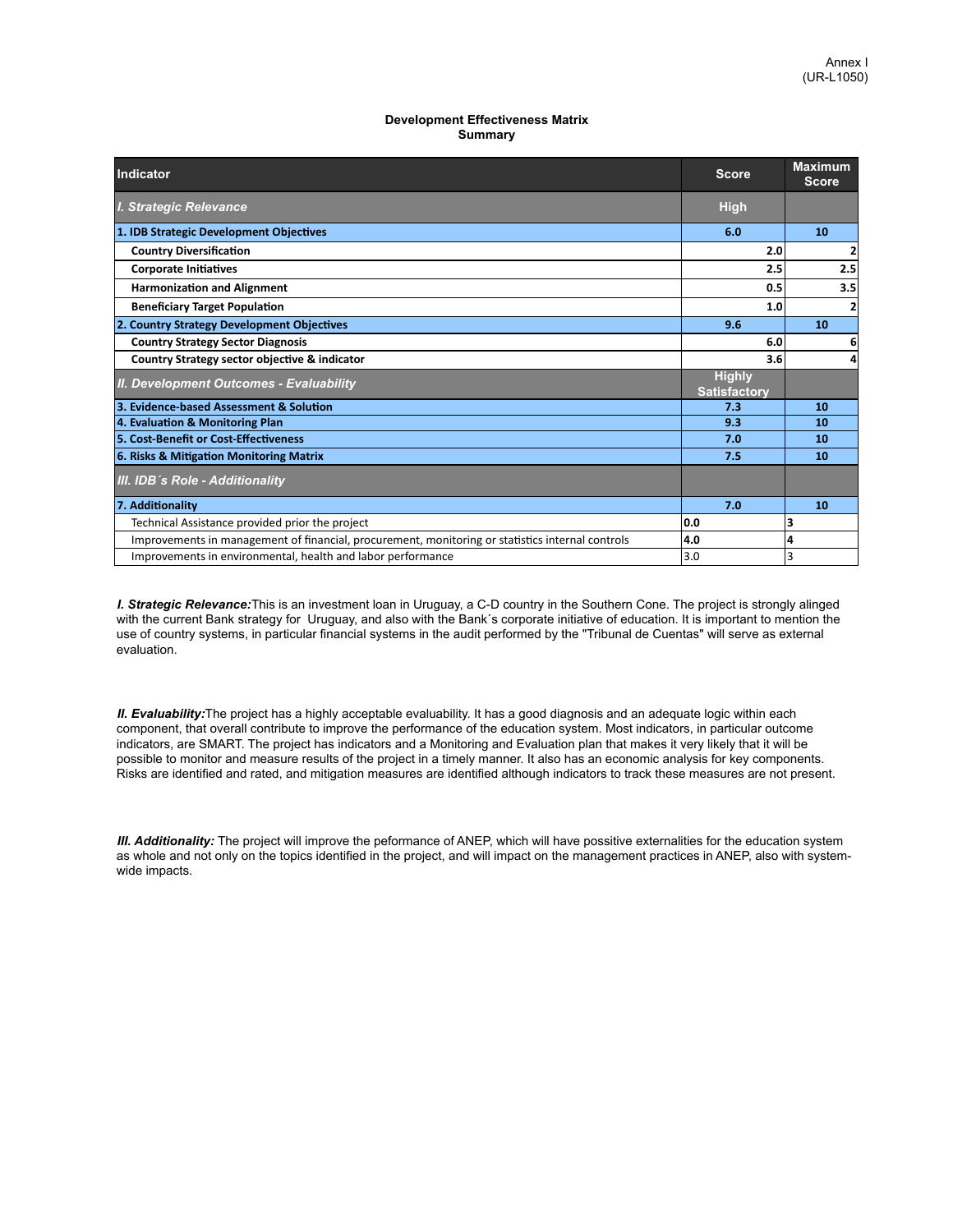## **RESULTS MATRIX**

| <b>Project Objective</b> | The objectives are to (1) improve teacher performance and training by supporting the policy on retention and the professionalization of teacher training |
|--------------------------|----------------------------------------------------------------------------------------------------------------------------------------------------------|
|                          | $(11)$ improve student retention in basic general and vocational secondary education; $(11)$ increase access to basic general and vocational secondary   |
|                          | education:<br>and (1V)<br>I improve education system management processes                                                                                |

|                                                 | <b>Baseline</b> | Year 1   | Year 2   | Year 3   | Year 4   | Year 5   | <b>Final Target</b>                                  | <b>Remarks</b>               |
|-------------------------------------------------|-----------------|----------|----------|----------|----------|----------|------------------------------------------------------|------------------------------|
| <b>Component 1. Teacher training</b>            |                 |          |          |          |          |          |                                                      |                              |
| <b>Outputs</b>                                  |                 |          |          |          |          |          |                                                      |                              |
| Study of factors that prevent timely graduation | $\theta$        |          | $\Omega$ | $\Omega$ | $\theta$ | $\Omega$ | study completed                                      | Source: Teacher Training     |
| for education students.                         |                 |          |          |          |          |          |                                                      | Council/Program reports.     |
| Number of education students receiving          | $\theta$        | $\theta$ | 1,000    | 1,000    | 1,000    | 1,000    | 4,000 students receiving                             | Source: Teacher Training     |
| academic support.                               |                 |          |          |          |          |          | academic support                                     | Council/Program reports.     |
| Number of education students receiving          | 60              | 60       | 100      | 100      | 100      | 100      | 460 students receiving                               | Source: Teacher Training     |
| economic support.                               |                 |          |          |          |          |          | economic support                                     | Council/Program reports.     |
| Number of students taking a mix of on-site and  | $\Omega$        | 2,200    | 2,200    | 2,200    | 2,200    | 2,200    | 11,000 students taking a                             | Source: Teacher Training     |
| distance courses with support from tutoring and |                 |          |          |          |          |          | mix of on-site and distance Council/Program reports. |                              |
| study guides.                                   |                 |          |          |          |          |          | courses supported                                    |                              |
| Flexible curriculum.                            | $\theta$        |          |          |          |          |          | flexible curriculum                                  | Source: Teacher Training     |
|                                                 |                 |          |          |          |          |          |                                                      | Council/Program reports.     |
| Number of new 7th, 8th, and 9th grade teachers  | 40              | 40       | 40       | 40       | 40       | 40       | 200 7th, 8th, and 9th grade Source: Teacher Training |                              |
| in rural schools trained.                       |                 |          |          |          |          |          | teachers trained to start                            | Council/Program reports.     |
|                                                 |                 |          |          |          |          |          | teaching in rural schools                            |                              |
| Number of 7th, 8th, and 9th grade teachers      | $\Omega$        | 450      | 450      | 450      | 450      | 450      | 450 7th, 8th, and 9th grade Source: Teacher Training |                              |
| currently working in rural schools receiving    |                 |          |          |          |          |          | rural teachers receive                               | Council/Secondary Education  |
| ongoing training in new methodologies.          |                 |          |          |          |          |          | ongoing training                                     | Council/Program reports.     |
| Number of education professors trained on the   | $\theta$        | 200      | 200      | 200      | 200      | 200      | 1,000 education professors                           | Source: Teacher Training     |
| educational use of ICTs.                        |                 |          |          |          |          |          | trained                                              | Council/Program reports.     |
| Number of principals and assistants trained in  | 500             | 250      | 350      | 450      | 550      | 650      | 2,250 principals and                                 | Source: Teacher Training     |
| management and mediation.                       |                 |          |          |          |          |          | assistants trained                                   | Council/Secondary Education  |
|                                                 |                 |          |          |          |          |          |                                                      | Council/Vocational Education |
|                                                 |                 |          |          |          |          |          |                                                      | Council/Program reports.     |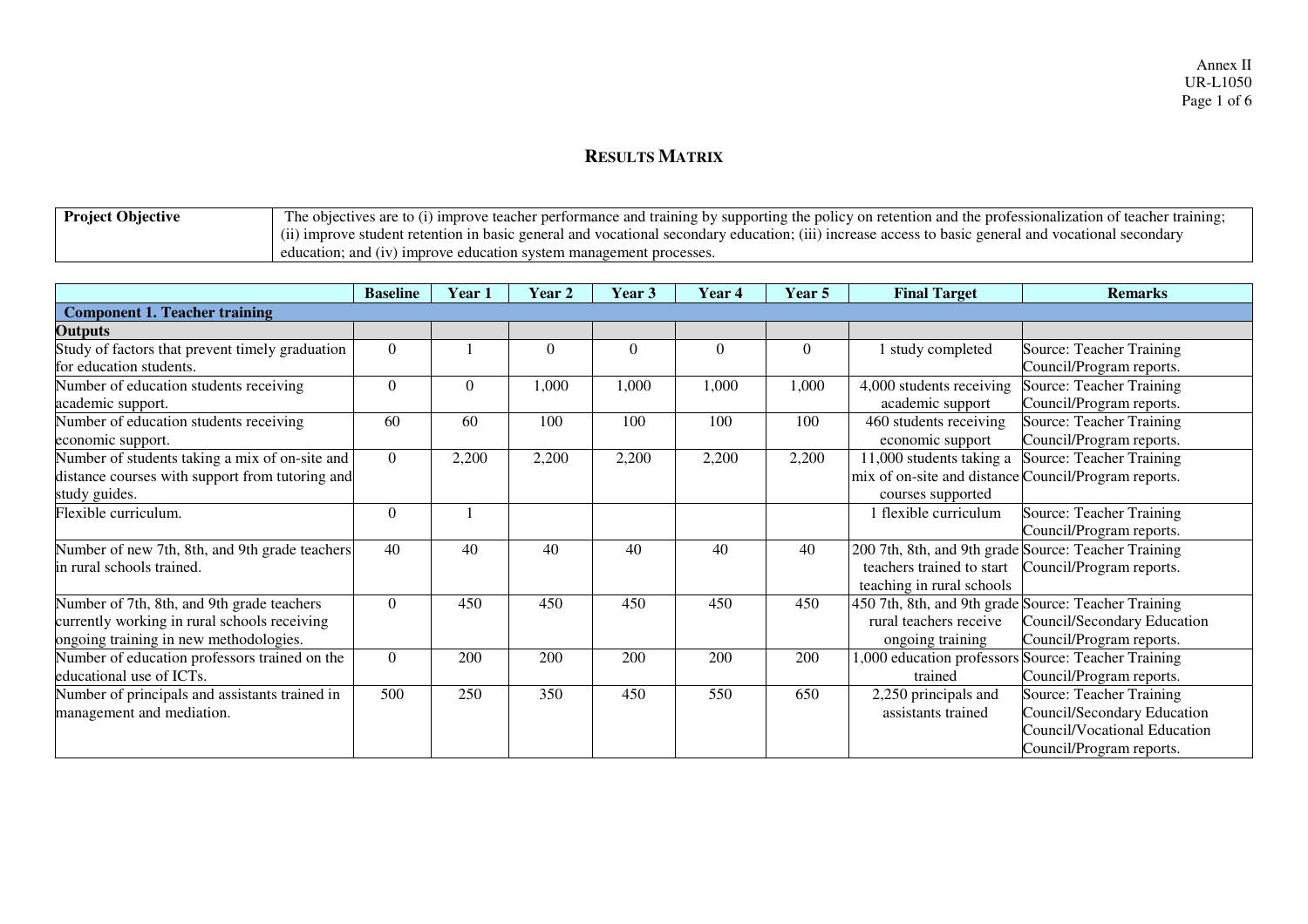#### Annex II UR-L1050 Page 2 of 6

|                                                                                                              | <b>Baseline</b>                   | Year 1         | Year 2         | Year 3          | Year 4         | Year 5          | <b>Final Target</b>                                                                                                                                                   | <b>Remarks</b>                                                                                                                        |
|--------------------------------------------------------------------------------------------------------------|-----------------------------------|----------------|----------------|-----------------|----------------|-----------------|-----------------------------------------------------------------------------------------------------------------------------------------------------------------------|---------------------------------------------------------------------------------------------------------------------------------------|
| Number of secondary school teachers trained in<br>youth participation and strategies for the<br>workplace.   | $\Omega$                          | 500            | 500            | 500             | 500            | 500             | 2,500 teachers trained                                                                                                                                                | Source: Secondary Education<br>Council/Program reports.                                                                               |
| Number of trainers trained for the Regional<br><b>Ongoing Education Units.</b>                               | $\overline{0}$                    | 40             | 40             | 40              |                |                 | 40 trainers trained                                                                                                                                                   | Source: Vocational Education<br>Council/program reports.                                                                              |
| Number of teachers participating in activities<br>organized by the Regional Ongoing Education<br>Units.      | $\overline{0}$                    | 500            | 500            | 500             |                |                 | $\overline{500}$ teachers trained                                                                                                                                     | Source: Vocational Education<br>Council/Program reports.                                                                              |
| Number of principals and assistants trained in<br>technology, conflict resolution, and school<br>management. | $\overline{0}$                    | 280            | 280            | 280             | 280            | 280             | 280 principals and<br>assistants trained                                                                                                                              | Source: Vocational Education<br>Council/Program reports.                                                                              |
| Number of education training centers<br>refurbished.                                                         | $\overline{0}$                    | $\overline{7}$ | $\overline{3}$ | $\mathbf{1}$    |                | $\overline{3}$  | 15 teacher training centers Source: Program reports.<br>refurbished                                                                                                   |                                                                                                                                       |
| Investment projects implemented by teacher<br>training centers.                                              | $\overline{0}$                    |                |                | $\overline{33}$ |                | $\overline{33}$ | 66 investment projects<br>implemented                                                                                                                                 | <b>Source: Teacher Training</b><br>Council/Program reports.                                                                           |
| University Institute for Education (IUDE) built<br>and operating.                                            | $\overline{0}$                    |                |                |                 |                |                 | 1 IUDE built, fully<br>equipped, and operating.                                                                                                                       | Source: Program reports.                                                                                                              |
| Information management and digitization<br>system in operation.                                              | $\overline{0}$                    |                |                |                 |                |                 | and digitization system in Council/Program reports.<br>operation                                                                                                      | information management Source: Teacher Training                                                                                       |
| Workshops for enrollment in the Social<br>Educator program.                                                  | $\boldsymbol{0}$                  | $\overline{2}$ | $\overline{2}$ | 2               | $\overline{2}$ | $\overline{2}$  | 10 workshops for<br>enrollment in the Social<br>Educator program                                                                                                      | Source: Teacher Training<br>Council/Program reports.                                                                                  |
| Extension projects.                                                                                          | $\overline{0}$                    | 6              | 6              | 6               | $\overline{7}$ | $\tau$          | 32 extension projects                                                                                                                                                 | <b>Source: Teacher Training</b><br>Council/Program reports.                                                                           |
| <b>Outcomes</b>                                                                                              |                                   |                |                |                 |                |                 |                                                                                                                                                                       |                                                                                                                                       |
| Percentage of secondary school teachers<br>without certification.                                            | 23%                               |                |                |                 |                | 18.4%           | The percentage of<br>secondary school teachers<br>without certification is<br>reduced 20%                                                                             | Source: 2007 National Census of<br>Teachers, for baseline. For target<br>verification, administrative<br>scheduling system.           |
| Performance of certified basic cycle teachers in TBD in the<br>comparison with uncertified teachers.         | evaluation<br>study<br>(baseline) |                |                |                 |                |                 | The performance of<br>teachers receiving<br>certification under the<br>program improves 10%<br>from their baseline<br>performance and 7% over<br>uncertified teachers | Source: Program impact study. See<br>Monitoring and Evaluation<br>Arrangements, including the<br>definition of "teacher performance." |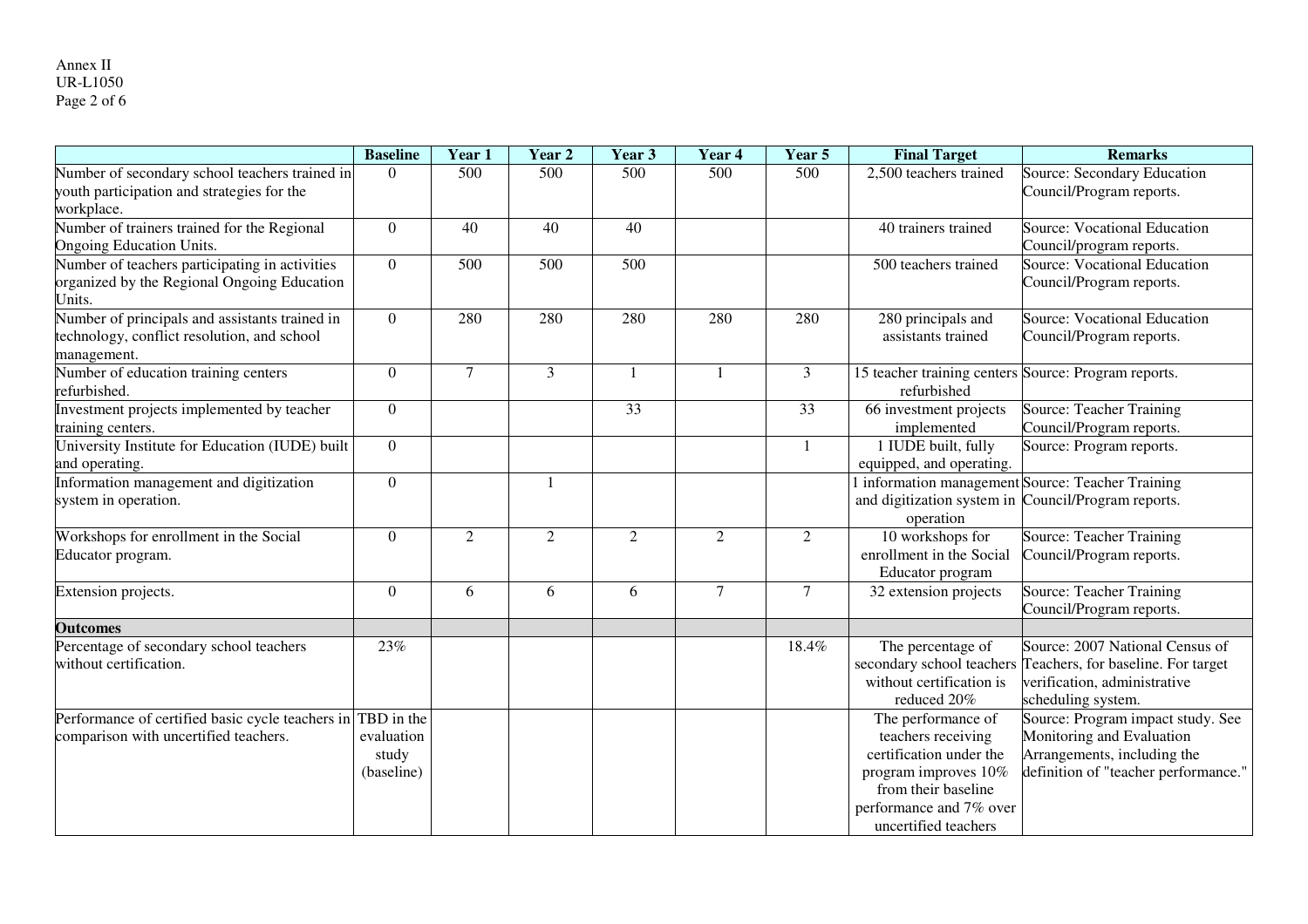|                                                                                           | <b>Baseline</b>          | Year 1       | Year 2 | Year 3           | Year 4       | Year 5 | <b>Final Target</b>                                                                | <b>Remarks</b>                                                                      |
|-------------------------------------------------------------------------------------------|--------------------------|--------------|--------|------------------|--------------|--------|------------------------------------------------------------------------------------|-------------------------------------------------------------------------------------|
| Performance of 7th, 8th, and 9th grade teachers                                           | TBD in the               |              |        |                  |              |        | The performance of                                                                 | Source: Program impact study. See                                                   |
| in rural schools.                                                                         | evaluation               |              |        |                  |              |        | teachers trained under the                                                         | Monitoring and Evaluation                                                           |
|                                                                                           | study                    |              |        |                  |              |        | program improves 10%                                                               | Arrangements, including the                                                         |
|                                                                                           | (baseline)               |              |        |                  |              |        | over their baseline                                                                | definition of "teacher performance."                                                |
|                                                                                           |                          |              |        |                  |              |        | performance                                                                        |                                                                                     |
| Component 2. Support for improving performance in secondary education                     |                          |              |        |                  |              |        |                                                                                    |                                                                                     |
| Outputs                                                                                   |                          |              |        |                  |              |        |                                                                                    |                                                                                     |
| Number of teachers trained in the Rumbo<br>program.                                       | $\theta$                 | 250          | 375    | 125              |              |        | 750 teachers trained in the<br>Rumbo program                                       | Source: Vocational Education<br>Council/Program reports.                            |
| Number of students benefitting from the                                                   | $\overline{0}$           | 500          | 750    | 250              |              |        | 1,500 students benefitting                                                         | Source: Vocational Education                                                        |
| Rumbo program.                                                                            |                          |              |        |                  |              |        | from the Rumbo program<br>(estimated initial demand)                               | Council/Program reports.                                                            |
| Education/Work Observatory in operation.                                                  | $\overline{0}$           |              |        |                  |              |        | observatory in operation                                                           | Source: Vocational Education<br>Council/Program reports.                            |
| Publications by the Education/Work<br>Observatory.                                        | $\Omega$                 |              |        |                  |              |        | 3 publications use<br>information compiled by<br>the Education/Work<br>Observatory | <b>Source: Vocational Education</b><br>Council/Program reports.                     |
| Pintó Deporte Project sports and integration<br>events                                    | $\mathbf{0}$             | $\mathbf{1}$ |        |                  | $\mathbf{1}$ |        | 5 sports and integration<br>events                                                 | Source: Secondary Education<br>Council/Program reports.                             |
| Number of students benefitting from the Liceos                                            | 200                      | 800          | 800    | 800              | 800          | 800    |                                                                                    | 4,000 students benefit from Source: Secondary Education                             |
| Abiertos [Open Secondary School] program.                                                 |                          |              |        |                  |              |        | the Liceos Abiertos<br>program                                                     | Council/Program reports                                                             |
| Number of students benefitting from the                                                   | $\Omega$                 | 600          | 600    | $\overline{600}$ | 600          | 600    |                                                                                    | 3,000 students benefit from Source: Secondary Education                             |
| Interface Project.                                                                        |                          |              |        |                  |              |        | the Interface Project                                                              | Council/Program reports.                                                            |
| Proposal for linking general and technological<br>education.                              | $\theta$                 | 1            |        |                  |              |        | 1 proposal finalized                                                               | Source: Teacher Training<br>Council/Secondary Education<br>Council/Program reports. |
| <b>Outcomes</b>                                                                           |                          |              |        |                  |              |        |                                                                                    |                                                                                     |
| Dropout and grade repetition rates among<br>students in the first year of basic secondary | TBD in the<br>evaluation |              |        |                  |              |        | Dropout and grade<br>repetition rates among                                        | Source: Program impact study<br>(Secondary School Registrar                         |
| school participating in the Liceos Abiertos                                               | study                    |              |        |                  |              |        |                                                                                    | students in the first year of System). See Monitoring and                           |
| program.                                                                                  | (baseline)               |              |        |                  |              |        | basic secondary school                                                             | Evaluation Arrangements.                                                            |
|                                                                                           |                          |              |        |                  |              |        | participating in the Liceos                                                        |                                                                                     |
|                                                                                           |                          |              |        |                  |              |        | Abiertos program fall 15%                                                          |                                                                                     |
|                                                                                           |                          |              |        |                  |              |        | over the control group                                                             |                                                                                     |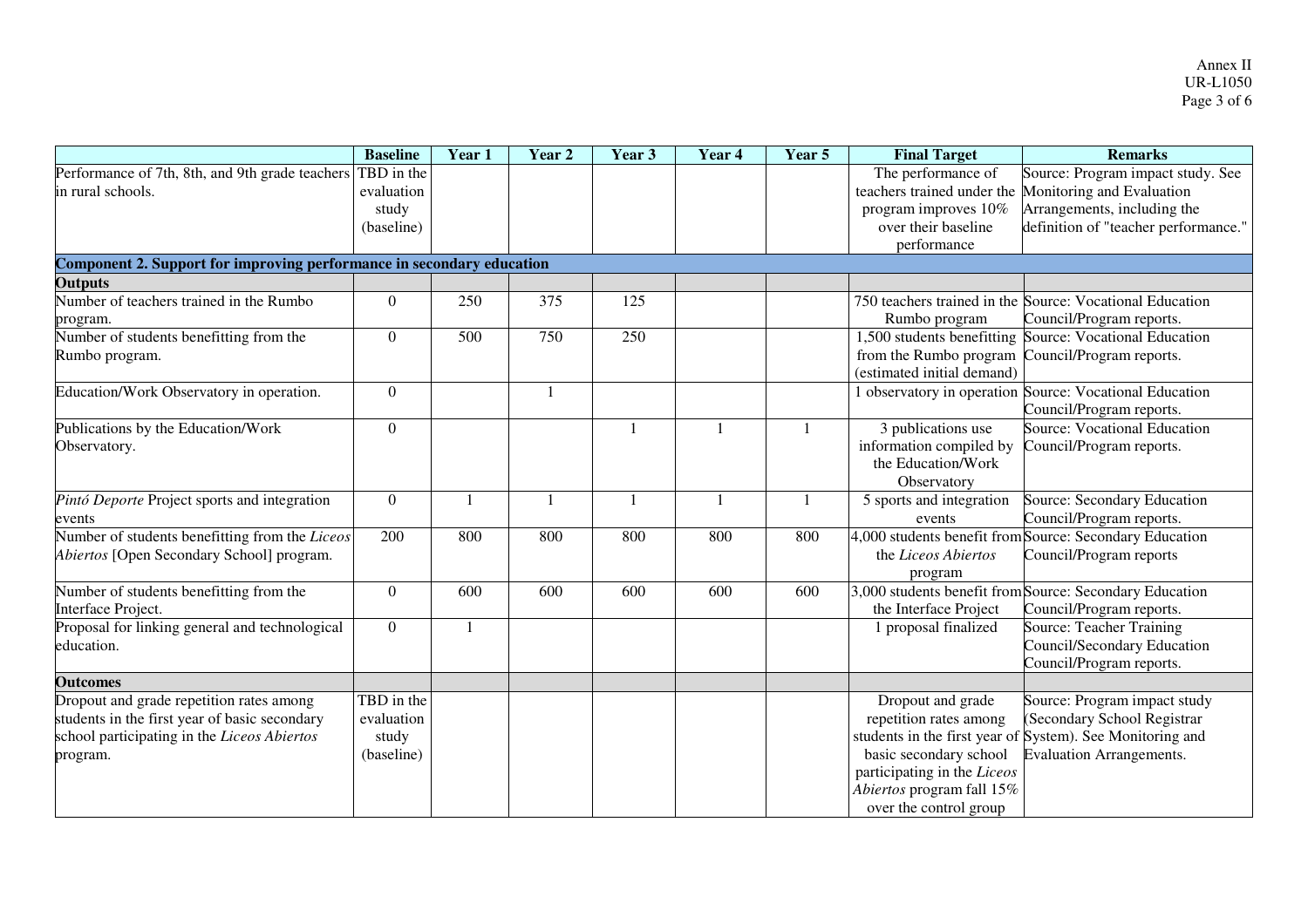|                                                      | <b>Baseline</b>  | Year <sub>1</sub> | Year <sub>2</sub>           | Year 3    | Year <sub>4</sub> | Year 5      | <b>Final Target</b>                          | <b>Remarks</b>                                             |
|------------------------------------------------------|------------------|-------------------|-----------------------------|-----------|-------------------|-------------|----------------------------------------------|------------------------------------------------------------|
| Dropout and grade repetition rates among             | TBD in the       |                   |                             |           |                   |             | Dropout and grade                            | Source: Program impact study. See                          |
| students in the first grade of upper secondary       | evaluation       |                   |                             |           |                   |             | repetition rates among                       | Monitoring and Evaluation                                  |
| school participating in the Interface program.       | study            |                   |                             |           |                   |             | students in the first grade of Arrangements. |                                                            |
|                                                      | (baseline)       |                   |                             |           |                   |             | upper secondary school                       |                                                            |
|                                                      |                  |                   |                             |           |                   |             | participating in the                         |                                                            |
|                                                      |                  |                   |                             |           |                   |             | Interface Project fall 10%                   |                                                            |
|                                                      |                  |                   |                             |           |                   |             | over the control group                       |                                                            |
| Percentage of students participating in the          |                  |                   | 70% of the                  | 70% of    | 70% of            |             |                                              | 70% of beneficiaries of the Source: CETP Registrar System. |
| Rumbo [Pathways] program that enroll in              |                  |                   | 500                         | the $750$ | the $250$         |             | Rumbo Program enroll in                      |                                                            |
| vocational secondary education.                      |                  |                   | beneficiaries beneficiaries |           | beneficiaries     |             | vocational secondary                         |                                                            |
|                                                      |                  |                   | enroll in                   | enroll in | enroll in         |             | education                                    |                                                            |
|                                                      |                  |                   | year 1                      | year 2    | year 3            |             |                                              |                                                            |
| Percentage of students participating in the          |                  |                   |                             |           | $40\%$ of         | $40\%$ of   |                                              | 40% of beneficiaries of the Source: CETP Registrar System. |
| Rumbo Program that graduate from secondary           |                  |                   |                             |           | the 500           | the 750     | Rumbo Program graduate                       |                                                            |
| vocational school.                                   |                  |                   |                             |           | beneficiaries     |             | beneficiaries from vocational secondary      |                                                            |
|                                                      |                  |                   |                             |           | graduate in       | graduate in | education                                    |                                                            |
|                                                      |                  |                   |                             |           | year 1            | year 2      |                                              |                                                            |
| <b>Component 3. Expansion of educational options</b> |                  |                   |                             |           |                   |             |                                              |                                                            |
| <b>Outputs</b>                                       |                  |                   |                             |           |                   |             |                                              |                                                            |
| Number of classrooms built and fully equipped        | $\boldsymbol{0}$ | 17                | 79                          | 17        | 63                | 51          | 227 classrooms built and                     | Source: Program reports.                                   |
| for secondary education.                             |                  |                   |                             |           |                   |             | fully equipped                               |                                                            |
| Number of classrooms built and fully equipped        | $\boldsymbol{0}$ | 28                | 44                          |           | 49                | 24          | 145 classrooms built and                     | Source: Program reports.                                   |
| for vocational secondary education.                  |                  |                   |                             |           |                   |             | fully equipped                               |                                                            |
| Investment projects implemented by education         | 475              | $\overline{135}$  |                             | 340       |                   | 280         | 755 investment projects                      | Source: Secondary Education                                |
| centers.                                             |                  |                   |                             |           |                   |             | implemented                                  | Council/Vocational Education                               |
|                                                      |                  |                   |                             |           |                   |             |                                              | Council/Program reports.                                   |
| Number of computer labs built, fully equipped,       | $\overline{0}$   | 6                 | 6                           | 6         | 6                 | 6           | 30 computer labs built,                      | Source: Program reports.                                   |
| and connected.                                       |                  |                   |                             |           |                   |             | fully equipped, and                          |                                                            |
|                                                      |                  |                   |                             |           |                   |             | connected                                    |                                                            |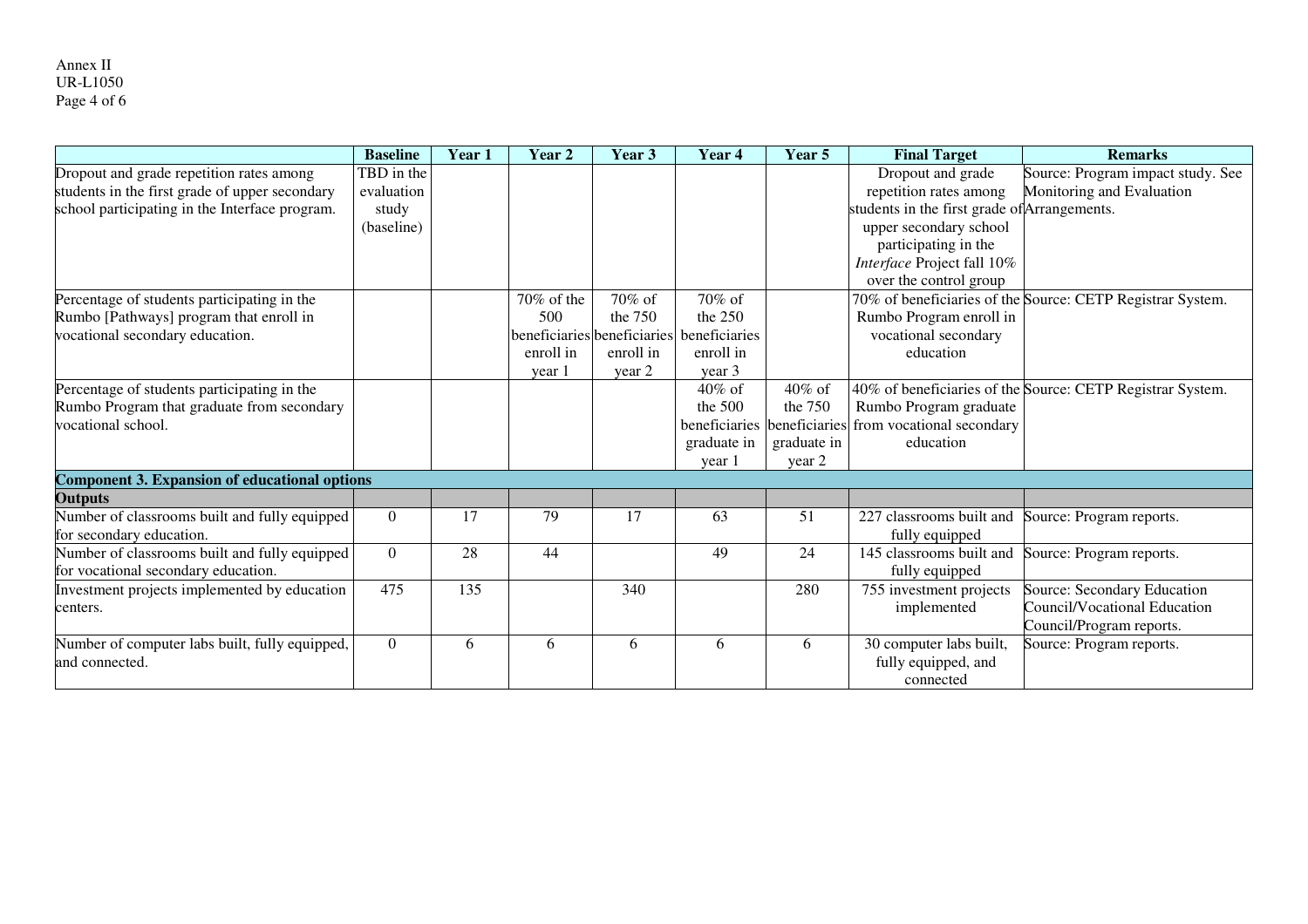|                                                                 | <b>Baseline</b> | Year 1 | Year 2 | Year 3 | Year 4          | Year 5         | <b>Final Target</b>                                  | <b>Remarks</b>                                        |
|-----------------------------------------------------------------|-----------------|--------|--------|--------|-----------------|----------------|------------------------------------------------------|-------------------------------------------------------|
| <b>Outcomes</b>                                                 |                 |        |        |        |                 |                |                                                      |                                                       |
| Full enrollment in the education centers built                  |                 |        |        |        |                 |                | 80% of the spaces created                            | Source: Program impact study. See                     |
| with program resources to increase enrollment                   |                 |        |        |        |                 |                | under the program have                               | Monitoring and Evaluation                             |
| that are equipped to enroll students for the 2015               |                 |        |        |        |                 |                | been filled by enrolled                              | Arrangements.                                         |
| school year.                                                    |                 |        |        |        |                 |                | students                                             |                                                       |
| Percentage of classrooms not exceeding                          | TBD using       |        |        |        |                 |                | The percentage of                                    | Source: Program impact study. See                     |
| 33 students and centers with total maximum                      | administra-     |        |        |        |                 |                |                                                      | classrooms (centers) with a Monitoring and Evaluation |
| enrollment of 800 students (for the morning                     | tive data       |        |        |        |                 |                | maximum number of                                    | Arrangements.                                         |
| and evening shifts) in geographic regions                       |                 |        |        |        |                 |                | 33 students per classroom                            |                                                       |
| where schools are built and/or repaired using                   |                 |        |        |        |                 |                | (maximum enrollment of                               |                                                       |
| program resources to meet ENIA standards.                       |                 |        |        |        |                 |                | 800 students per school for                          |                                                       |
|                                                                 |                 |        |        |        |                 |                | the morning and evening                              |                                                       |
|                                                                 |                 |        |        |        |                 |                | shifts) increases 10% over                           |                                                       |
|                                                                 |                 |        |        |        |                 |                | baseline                                             |                                                       |
| Component 4. Support for implementation of the education policy |                 |        |        |        |                 |                |                                                      |                                                       |
| <b>Outputs</b>                                                  |                 |        |        |        |                 |                |                                                      |                                                       |
| Number of councils using the payroll                            |                 | 2      |        |        |                 |                | All 5 councils use the                               | Source: Program reports.                              |
| processing system.                                              |                 |        |        |        |                 |                | payroll processing system                            |                                                       |
| Number of civil servant users trained annually                  | 40              | 30     | 25     | 15     |                 |                | 110 civil servants use the                           | Source: Program reports.                              |
| in the payroll processing system.                               |                 |        |        |        |                 |                | payroll processing system                            |                                                       |
| Number of councils using the human resources                    | $\overline{0}$  |        |        | 1      | $\overline{2}$  | $\overline{2}$ | All 5 councils use the                               | Source: Program reports.                              |
| system.                                                         |                 |        |        |        |                 |                | human resources system                               |                                                       |
| Number of civil servants using the human                        | $\overline{0}$  |        |        | 25     | $\overline{17}$ | 40             | 82 civil servants use the                            | Source: Program reports.                              |
| resources system.                                               |                 |        |        |        |                 |                | human resources system                               |                                                       |
| Number of councils with inventory system in                     | 3               | 2      |        |        |                 |                | All 5 systems have the                               | Source: Program reports.                              |
| operation.                                                      |                 |        |        |        |                 |                | stockroom system in                                  |                                                       |
|                                                                 |                 |        |        |        |                 |                | operation                                            |                                                       |
| Number of schools with inventory system in                      | 32              | 402    |        |        |                 |                | 434 schools have the                                 | Source: Program reports.                              |
| operation.                                                      |                 |        |        |        |                 |                | stockroom system in                                  |                                                       |
|                                                                 |                 |        |        |        |                 |                | operation                                            |                                                       |
| <b>Updated Strategic Plan for Information</b>                   | $\overline{0}$  |        |        |        |                 |                | updated Strategic Plan for Source: Program reports.  |                                                       |
| Technology                                                      |                 |        |        |        |                 |                | <b>Information Technology</b>                        |                                                       |
| Number of councils using the file management                    | $\mathbf{1}$    |        |        |        | $\overline{2}$  |                | All 5 councils use the file Source: Program reports. |                                                       |
| system.                                                         |                 |        |        |        |                 |                | management system                                    |                                                       |
| Number of councils using the decisions                          |                 |        |        |        | $\overline{2}$  |                | All 5 councils use the                               | Source: Program reports.                              |
| information system.                                             |                 |        |        |        |                 |                | system                                               |                                                       |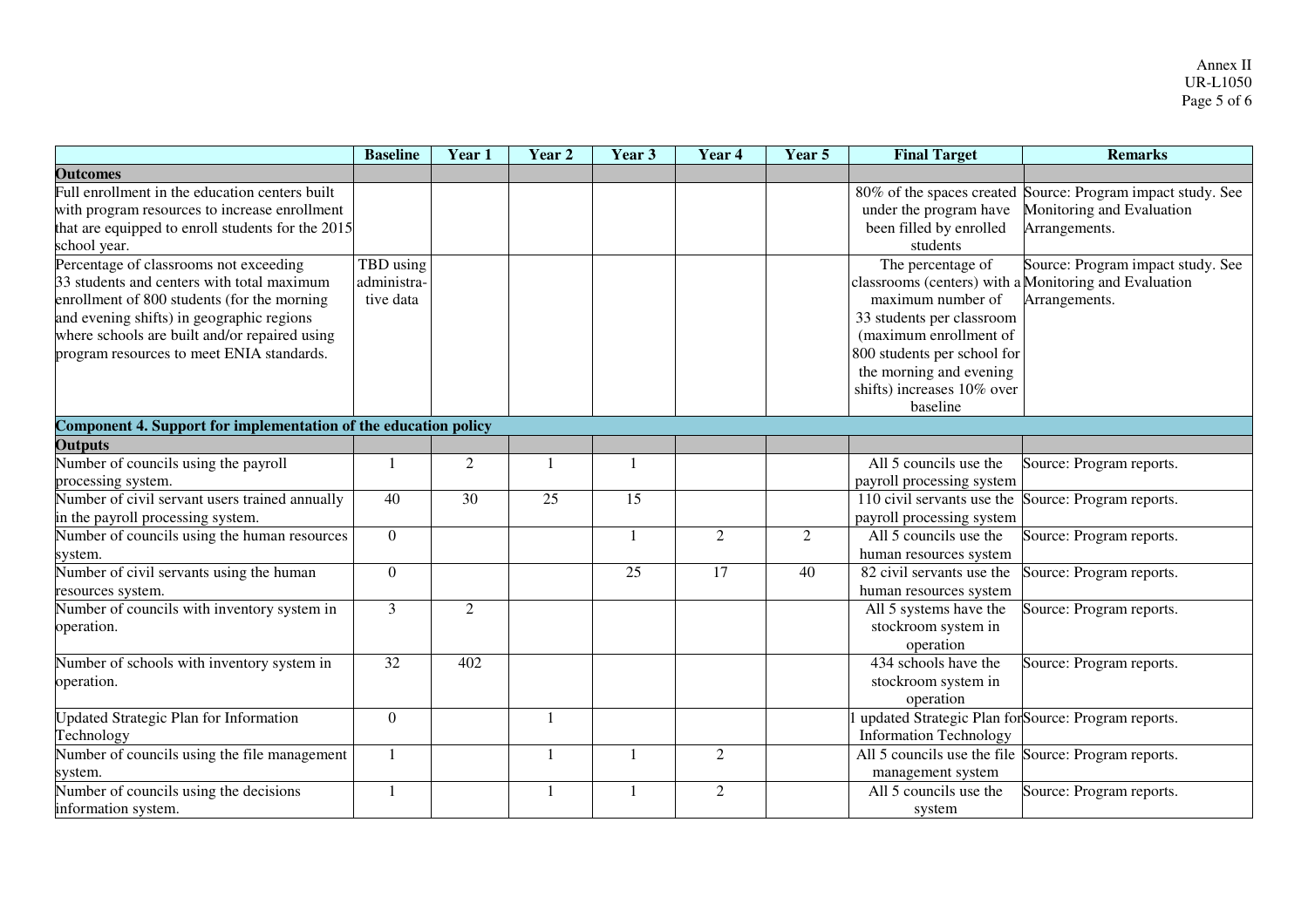|                                                                         | <b>Baseline</b> | Year 1 | Year <sub>2</sub> | Year 3 | Year 4 | Year 5     | <b>Final Target</b>                                                                                         | <b>Remarks</b>                                                |
|-------------------------------------------------------------------------|-----------------|--------|-------------------|--------|--------|------------|-------------------------------------------------------------------------------------------------------------|---------------------------------------------------------------|
| Number of councils using the comprehensive<br>building survey system    |                 |        |                   |        |        |            | 4 councils use the<br>comprehensive building                                                                | Source: Program reports.                                      |
|                                                                         |                 |        |                   |        |        |            | survey system                                                                                               |                                                               |
| Studies on school infrastructure and impact on<br>learning.             | $\theta$        |        |                   |        |        |            | 2 studies on school<br>infrastructure                                                                       | Source: Program reports.                                      |
| Study on educational options for the rural<br>population.               | $\Omega$        |        |                   |        |        |            | 1 study on educational<br>options for the rural<br>population                                               | Source: Program reports.                                      |
| <b>Outcomes</b>                                                         |                 |        |                   |        |        |            |                                                                                                             |                                                               |
| Average time spent processing payroll.                                  | 25 days         |        |                   |        |        | 20 days    | payroll is reduced 20%<br>from the baseline                                                                 | The time spent processing Source: ANEP administrative data.   |
| Average time for preparing deliveries to the<br>deconcentrated councils | 2 days          |        |                   |        |        | $1.2$ days | The average time for<br>deliveries to the<br>deconcentrated councils is<br>reduced 40% from the<br>baseline | Source: ANEP administrative data.                             |
| Percentage of goods with delivery tracking.                             | $0\%$           |        |                   |        |        | 90%        | goods increases 90% from<br>the baseline                                                                    | The percentage of trackable Source: ANEP administrative data. |
| Percentage of ANEP staff files that are<br>automated.                   | $0\%$           |        |                   |        |        | 65%        | The percentage of<br>automated files increases<br>65% from the baseline                                     | Source: ANEP administrative data.                             |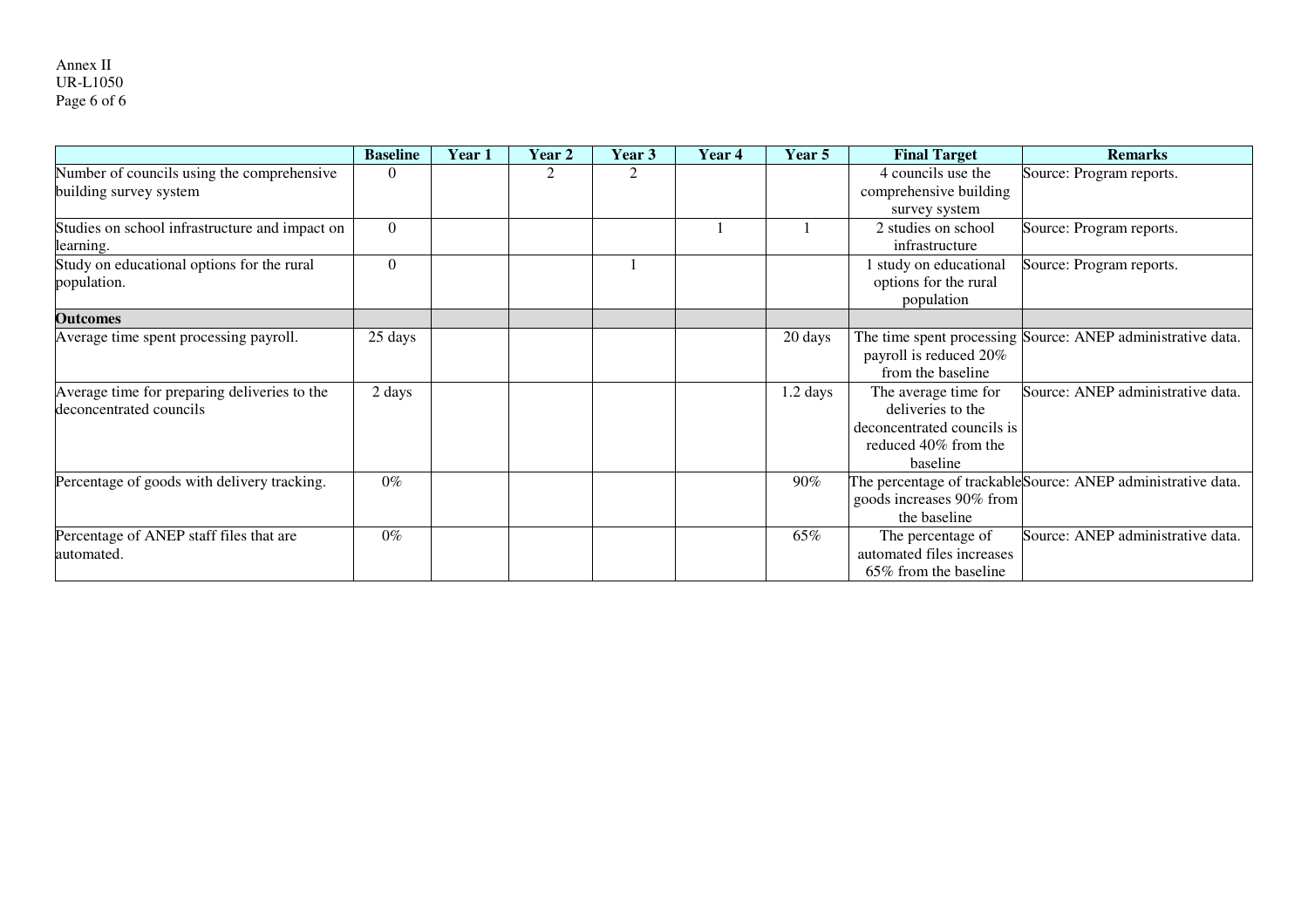#### **SUMMARY PROCUREMENT PLAN**

| Ref.          | <b>Procurement Contract</b><br><b>Category and Description</b>                                           | <b>Estimated</b><br>Cost of<br>Procurement<br>(US\$) | Procurement<br>Method <sup>1</sup> | <b>Review</b><br>(ex ante |                    | <b>Source of</b><br><b>Financing and</b><br>Percentage | <b>Prequal-</b><br>ification | <b>Estimated Dates</b>                                                   |                                   | <b>Status</b><br>(pending, in      |                                                                                                                                              |
|---------------|----------------------------------------------------------------------------------------------------------|------------------------------------------------------|------------------------------------|---------------------------|--------------------|--------------------------------------------------------|------------------------------|--------------------------------------------------------------------------|-----------------------------------|------------------------------------|----------------------------------------------------------------------------------------------------------------------------------------------|
| No.           |                                                                                                          |                                                      |                                    | or<br>ex post)            | <b>IDB</b><br>$\%$ | Local /<br><b>Other</b><br>$\mathcal{O}_0$             | (Yes/No)                     | <b>Publication of</b><br><b>Specific</b><br>Procurement<br><b>Notice</b> | <b>Termination</b><br>of Contract | process,<br>awarded,<br>cancelled) | <b>Comments</b>                                                                                                                              |
|               | <b>GOODS</b>                                                                                             |                                                      |                                    |                           |                    |                                                        |                              |                                                                          |                                   |                                    |                                                                                                                                              |
| 1.1           | Computer equipment (hardware<br>and server) for the information<br>management and digitization<br>system | 200,000                                              | NCB/<br>Shopping                   | Ex post                   | $0\%$              | $100\%$                                                |                              | $1^{st}$ -2 <sup>nd</sup> -3 <sup>rd</sup> six-<br>month period          |                                   | Pending                            |                                                                                                                                              |
| 1.2           | Ping pong tables                                                                                         | 77,500                                               | <b>NCB</b>                         | Ex post                   | $0\%$              | 100%                                                   |                              | $1st$ six-month<br>period                                                |                                   | Pending                            |                                                                                                                                              |
| 1.3           | Tables and chairs                                                                                        | 76,000                                               | NCB                                | Ex post                   | $0\%$              | 100%                                                   |                              | $1st$ six-month<br>period                                                |                                   | Pending                            |                                                                                                                                              |
| $1.4^{\circ}$ | Furniture for new education<br>centers                                                                   | 531,000                                              | NCB/<br>Shopping                   | Ex post                   | $0\%$              | 100%                                                   |                              | $1st - 2nd - 3rd$ six-<br>month period                                   |                                   | Pending                            | Corresponds to several<br>processes to be carried out<br>over the course of the<br>program, in accordance<br>with the new works<br>schedule. |
| 1.5           | Computers for teacher training<br>centers                                                                | 75,000                                               | NCB                                | Ex post                   | $0\%$              | 100%                                                   |                              | $1st$ six-month<br>period                                                |                                   | Pending                            |                                                                                                                                              |
| 1.6           | Computer equipment to meet<br>demand in education centers                                                | 140,000                                              | <b>NCB</b>                         | Ex post                   | $0\%$              | 100%                                                   |                              | $1st - 2nd - 3rd$ six-<br>month period                                   |                                   | Pending                            | Corresponds to several<br>processes to be carried out<br>over the course of the<br>program, in accordance<br>with the new works<br>schedule. |

**Goods and Works**: **ICB**: International Competitive Bidding; **LIB:** Limited International Bidding; **NCB**: National Competitive Bidding; **DC**: Direct Contracting; **FA**: Force Account; **PSA**: Procurement through Specialized Agencies; **PA**: Procurement Agencies; **IA**: Inspection Agencies; **PLFI**: Procurement in Loans to Financial Intermediaries; **BOO/BOT/BOOT**: Build-ownoperate / Build-operate-transfer / Build-own-operate-transfer; **PBP**:Performance Based Procurement; **PLGB**; Procurement under Loans Guaranteed by the Bank; **CPP**: Community Participation in Procurement **Consulting Firms**: **QCBS**: Quality- and Cost-based Selection; **QBS**: Quality-based Selection; **FBBS**: Selection under a Fixed Budget; **LCS**: Least Cost Selection; **CQS**: Selection Based on the Consultants' Qualifications **SSS:** Single Source Selection. **Individual Consultants: NICQ**: Selection based on comparison of qualifications of national individual consultants; **IIQC**:Selection Based on Comparison of Qualifications of International Individual Consultants; **CQ**: Comparison of Qualifications.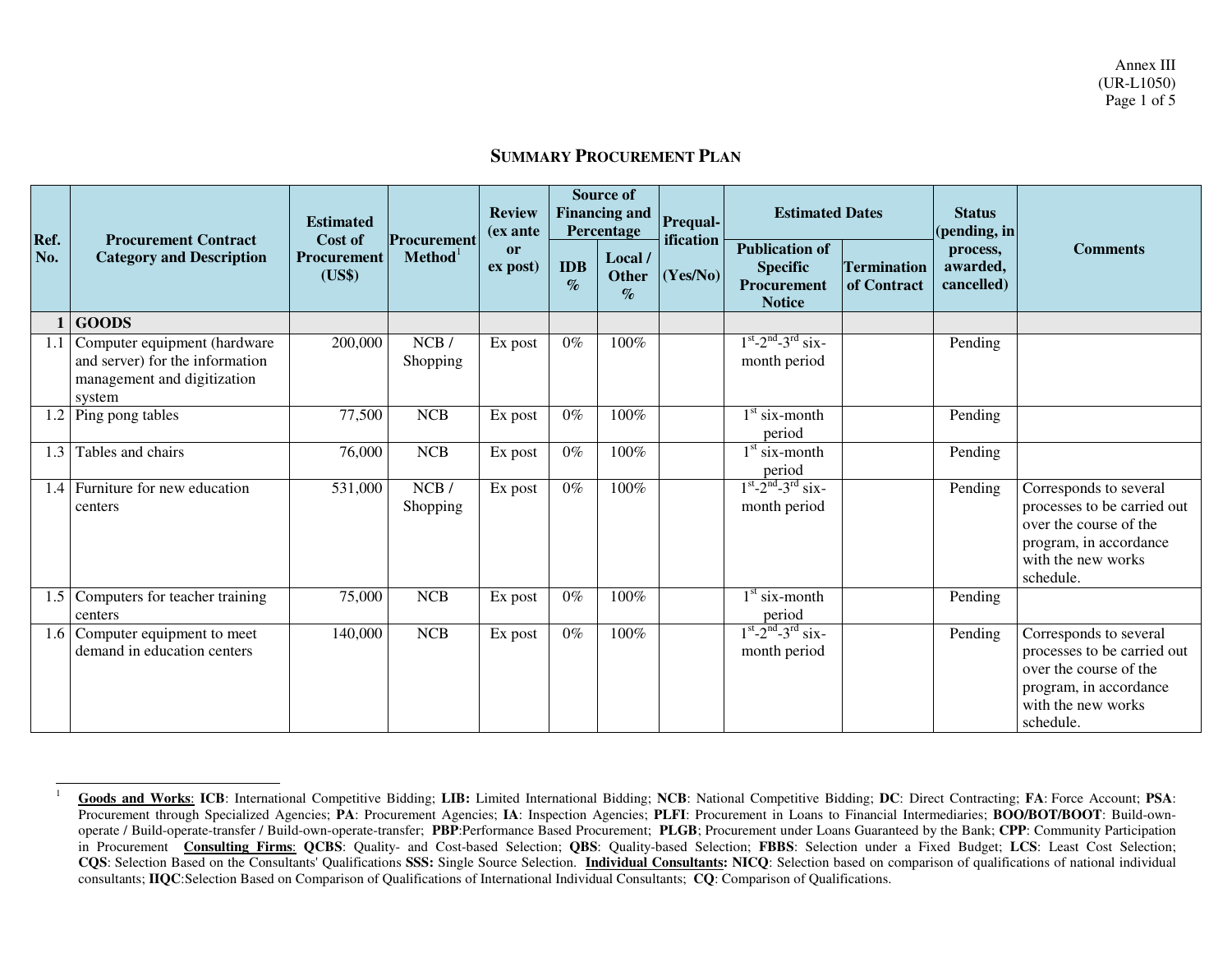# Annex III (UR-L1050) Page 2 of 5

| Ref. | <b>Procurement Contract</b><br><b>Category and Description</b>                  | <b>Estimated</b><br>Cost of  | Procurement      | <b>Review</b><br>(ex ante | <b>Source of</b><br><b>Financing and</b><br>Percentage |                                | Prequal-<br>ification | <b>Estimated Dates</b>                                                   |                                   | <b>Status</b><br>pending, in       |                                                                                                                                                                                                                                                                                                                                |
|------|---------------------------------------------------------------------------------|------------------------------|------------------|---------------------------|--------------------------------------------------------|--------------------------------|-----------------------|--------------------------------------------------------------------------|-----------------------------------|------------------------------------|--------------------------------------------------------------------------------------------------------------------------------------------------------------------------------------------------------------------------------------------------------------------------------------------------------------------------------|
| No.  |                                                                                 | <b>Procurement</b><br>(US\$) | $Method1$        | or<br>ex post)            | IDB<br>$\%$                                            | Local/<br><b>Other</b><br>$\%$ | (Yes/No)              | <b>Publication of</b><br><b>Specific</b><br>Procurement<br><b>Notice</b> | <b>Termination</b><br>of Contract | process,<br>awarded,<br>cancelled) | <b>Comments</b>                                                                                                                                                                                                                                                                                                                |
| 1.7  | Teaching materials for secondary<br>schools (general and vocational).           | 84,000                       | NCB/<br>Shopping | Ex post                   | $0\%$                                                  | 100%                           |                       | $1^{st} - 2^{nd} - 3^{rd}$ six-<br>month period                          |                                   | Pending                            | Corresponds to several<br>processes to be carried out<br>over the course of the<br>program, in accordance<br>with the new works<br>schedule.                                                                                                                                                                                   |
| 1.8  | Lockers for general secondary<br>schools.                                       | 35,000                       | Shopping         | Ex post                   | $0\%$                                                  | $100\%$                        |                       | $1st - 2nd - 3rd$ six-<br>month period                                   |                                   | Pending                            |                                                                                                                                                                                                                                                                                                                                |
| 1.9  | Physical infrastructure for<br>agriculture schools (vocational<br>education)    | 16,500                       | Shopping         | Ex post                   | $0\%$                                                  | $100\%$                        |                       | $1st$ six-month<br>period                                                |                                   | Pending                            |                                                                                                                                                                                                                                                                                                                                |
|      | 2 Kitchen for cooking school<br>(vocational education).                         | 32,000                       | Shopping         | Ex post                   | $0\%$                                                  | 100%                           |                       | $1st$ six-month<br>period                                                |                                   | Pending                            |                                                                                                                                                                                                                                                                                                                                |
| 2.1  | Equipping of computer labs (500<br>PCs)                                         | 200,000                      | NCB/<br>Shopping | Ex post                   | $0\%$                                                  | $100\%$                        |                       | $2nd$ six-month<br>period                                                |                                   | Pending                            | Corresponds to various<br>processes to be carried out<br>over the course of the<br>program.                                                                                                                                                                                                                                    |
| 2.2  | Provision of computer equipment<br>for activities to support ANEP<br>management | 100,000                      | NCB/<br>Shopping | Ex post                   | $0\%$                                                  | $100\%$                        |                       | $1st$ six-month<br>period                                                |                                   | Pending                            |                                                                                                                                                                                                                                                                                                                                |
| 2.3  | Equipment for education center<br>investment projects                           | 891,000                      | Shopping/<br>DC  | Ex post                   | $0\%$                                                  | 100%                           |                       | $1^{st} - 2^{nd} - 3^{rd}$ six-<br>month period                          |                                   | Pending                            | 135 investment projects in<br>the first 18 months. Over<br>the course of the program,<br>825 investment projects<br>will be financed for an<br>average amount of<br>US\$6,600, to be managed<br>by the teacher training<br>centers, secondary schools,<br>and vocational schools and<br>used for the purchase of<br>equipment. |
|      | <b>Subtotal</b>                                                                 | 2,458,000                    |                  |                           |                                                        |                                |                       |                                                                          |                                   |                                    |                                                                                                                                                                                                                                                                                                                                |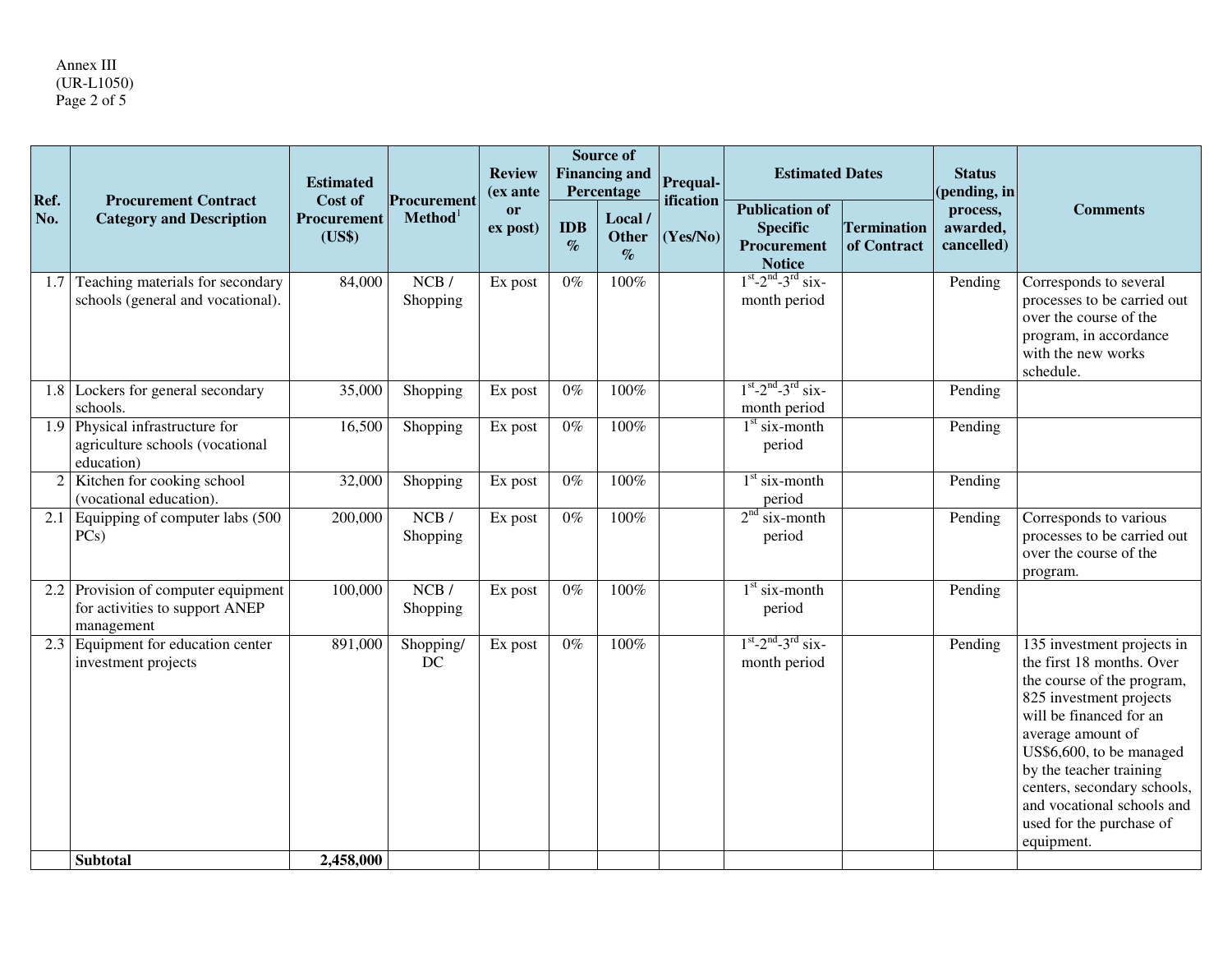| Ref. | <b>Procurement Contract</b><br><b>Category and Description</b>                                         | <b>Estimated</b><br>Cost of | Procurement | <b>Review</b><br>(ex ante |                                 | <b>Source of</b><br><b>Financing and</b><br>Percentage | Prequal-<br>ification | <b>Estimated Dates</b>                                                   |                                   | <b>Status</b><br>(pending, in      |                 |
|------|--------------------------------------------------------------------------------------------------------|-----------------------------|-------------|---------------------------|---------------------------------|--------------------------------------------------------|-----------------------|--------------------------------------------------------------------------|-----------------------------------|------------------------------------|-----------------|
| No.  |                                                                                                        | Procurement<br>(US\$)       | $Method1$   | or<br>ex post)            | IDB<br>$\mathcal{O}_{\!\!f\!o}$ | Local /<br>Other<br>$\%$                               | (Yes/No)              | <b>Publication of</b><br><b>Specific</b><br>Procurement<br><b>Notice</b> | <b>Termination</b><br>of Contract | process,<br>awarded,<br>cancelled) | <b>Comments</b> |
| II.  | <b>WORKS</b>                                                                                           |                             |             |                           |                                 |                                                        |                       |                                                                          |                                   |                                    |                 |
| 2.1  | Refurbishment of the Colonia<br>Regional Teacher Center (CERP)                                         | 98,000                      | <b>NCB</b>  | Ex post                   | 60                              | 40                                                     |                       | $1st$ six-month<br>period                                                |                                   | Pending                            |                 |
|      | 2.2 Expansion, replacement, and<br>refurbishment of the Maldonado<br><b>Teacher Training Institute</b> | 823,000                     | <b>NCB</b>  | Ex post                   | 60                              | 40                                                     |                       | $3rd$ six-month<br>period                                                |                                   | Pending                            |                 |
|      | 2.3 Refurbishment of the Maldonado<br><b>CERP</b>                                                      | 150,000                     | <b>NCB</b>  | Ex post                   | 60                              | 40                                                     |                       | $1st$ six-month<br>period                                                |                                   | Pending                            |                 |
| 2.4  | Refurbishment and expansion of<br>teacher training institutes                                          | 870,000                     | <b>NCB</b>  | Ex post                   | 60                              | 40                                                     |                       | $\overline{1^{st}}$ six-month<br>period                                  |                                   | Pending                            |                 |
| 2.5  | New IUDE construction                                                                                  | 2,750,000                   | <b>NCB</b>  | Ex post                   | 60                              | 40                                                     |                       | $2nd$ six-month<br>period                                                |                                   | Pending                            |                 |
| 2.6  | Expansion and refurbishment of<br>Rivera CERP                                                          | 380,000                     | NCB         | Ex post                   | 60                              | $\overline{40}$                                        |                       | $1st$ six-month<br>period                                                |                                   | Pending                            |                 |
| 2.7  | Refurbishment of Salto Teacher<br><b>Training Institute</b>                                            | 90,000                      | <b>NCB</b>  | Ex post                   | 60                              | 40                                                     |                       | $1st$ six-month<br>period                                                |                                   | Pending                            |                 |
| 2.8  | Refurbishment of Salto CERP                                                                            | 105,500                     | <b>NCB</b>  | Ex post                   | 60                              | 40                                                     |                       | $1st$ six-month<br>period                                                |                                   | Pending                            |                 |
| 2.9  | Expansion and refurbishment of<br>Treinta y Tres Teacher Training<br>Center                            | 265,000                     | NCB         | Ex post                   | 60                              | $\overline{40}$                                        |                       | $1st$ six-month<br>period                                                |                                   | Pending                            |                 |
| 2.10 | Expansion and refurbishment of<br>Melo Teacher Training Institute,<br>Completion of Works              | 62,000                      | <b>NCB</b>  | Ex post                   | 60                              | 40                                                     |                       | $2nd$ six-month<br>period                                                |                                   | Pending                            |                 |
| 2.11 | <b>Expansion of Rosario Teacher</b><br><b>Training Institute</b>                                       | 5,000                       | Shopping    | Ex post                   | 60                              | 40                                                     |                       | $1st$ six-month<br>period                                                |                                   | Pending                            |                 |
| 2.12 | Expansion and refurbishment of<br>Florida Teacher Training<br>Institute                                | 132,000                     | <b>NCB</b>  | Ex post                   | 60                              | 40                                                     |                       | $1st$ six-month<br>period                                                |                                   | Pending                            |                 |
|      | 2.13 Expansion and refurbishment of<br>Minas Teacher Training<br>Institute, completion of works        | 25,000                      | Shopping    | Ex post                   | 60                              | 40                                                     |                       | $1st$ six-month<br>period                                                |                                   | Pending                            |                 |
|      | 2.14 Refurbishment of Artigas<br>Professor Institutes                                                  | 465,000                     | NCB         | Ex post                   | 60                              | 40                                                     |                       | $1st$ six-month<br>period                                                |                                   | Pending                            |                 |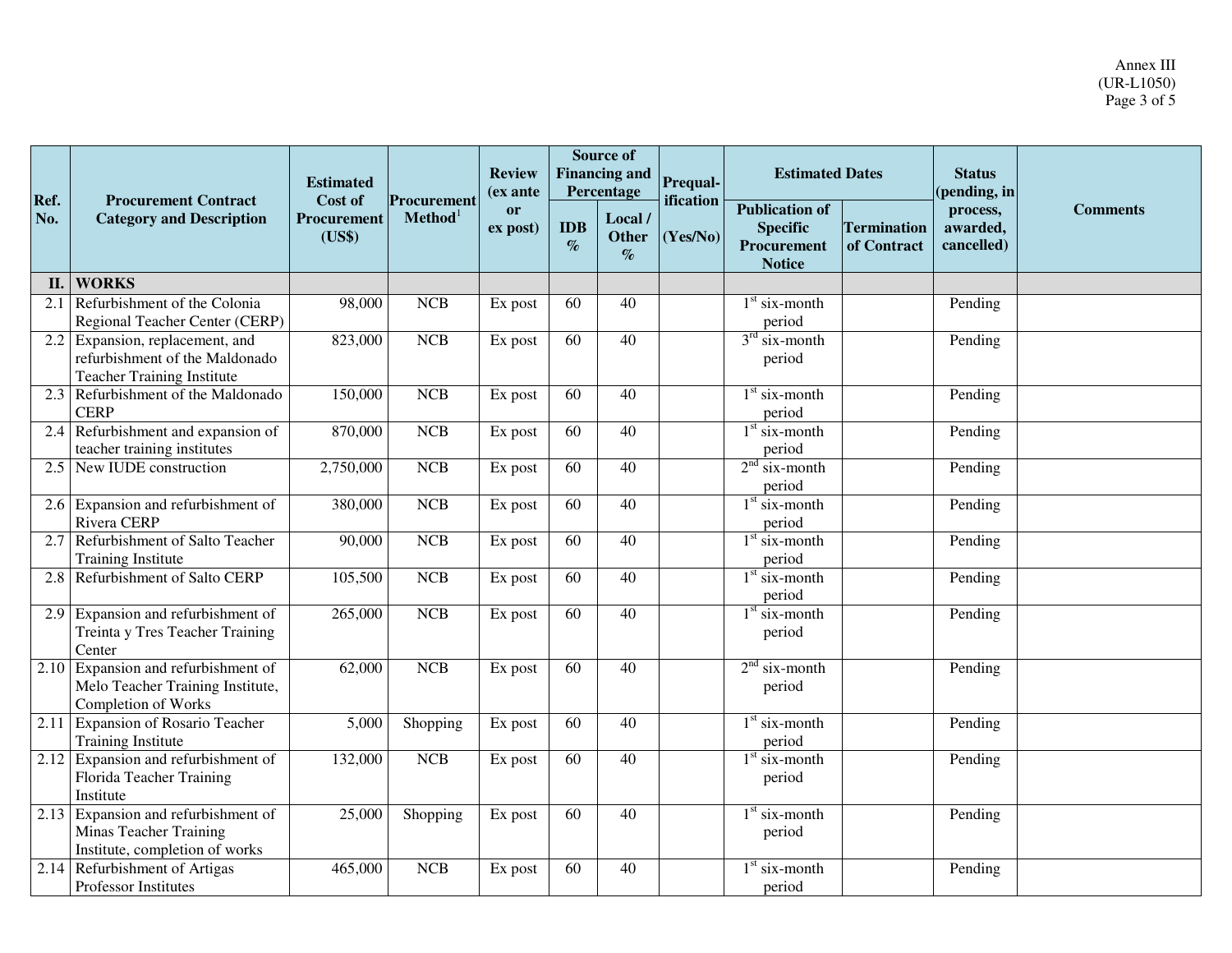# Annex III (UR-L1050) Page 4 of 5

|             |                                                                                                            | <b>Estimated</b>                 | Procurement<br>Method <sup>1</sup> | <b>Review</b>         | <b>Source of</b><br><b>Financing and</b><br>Percentage<br>(ex ante |                                | <b>Prequal-</b>       | <b>Estimated Dates</b>                                                          |                                   | <b>Status</b>                                      |                 |
|-------------|------------------------------------------------------------------------------------------------------------|----------------------------------|------------------------------------|-----------------------|--------------------------------------------------------------------|--------------------------------|-----------------------|---------------------------------------------------------------------------------|-----------------------------------|----------------------------------------------------|-----------------|
| Ref.<br>No. | <b>Procurement Contract</b><br><b>Category and Description</b>                                             | Cost of<br>Procurement<br>(US\$) |                                    | <b>or</b><br>ex post) | IDB<br>$\%$                                                        | Local/<br><b>Other</b><br>$\%$ | ification<br>(Yes/No) | <b>Publication of</b><br><b>Specific</b><br><b>Procurement</b><br><b>Notice</b> | <b>Termination</b><br>of Contract | (pending, in<br>process,<br>awarded,<br>cancelled) | <b>Comments</b> |
| 2.15        | Refurbishment and expansion of<br>Rocha Teacher Training Institute                                         | 393,000                          | NCB                                | Ex post               | 60                                                                 | 40                             |                       | $\overline{1^{st}}$ six-month<br>period                                         |                                   | Pending                                            |                 |
|             | 2.16 Refurbishment and expansion of<br>San José Teacher Training<br>Institute                              | 320,000                          | NCB                                | Ex post               | 60                                                                 | 40                             |                       | $3rd$ six-month<br>period                                                       |                                   | Pending                                            |                 |
| 2.17        | Replacement of <i>Liceo</i> $N^{\circ}$ 54 in<br>Montevideo - Basic secondary                              | 2,630,000                        | <b>NCB</b>                         | Ex post               | 60                                                                 | 40                             |                       | $1st$ six-month<br>period                                                       |                                   | Pending                                            |                 |
|             | 2.18 Replacement of <i>Liceo</i> $N^{\circ}$ 21 in<br>Montevideo - Basic secondary                         | 2,400,000                        | NCB                                | Ex post               | 60                                                                 | 40                             |                       | $2nd$ six-month<br>period                                                       |                                   | Pending                                            |                 |
|             | 2.19 Replacement of <i>Liceo</i> $N^{\circ}$ 7 in<br>Montevideo - Basic secondary                          | 3,150,000                        | <b>ICB</b>                         | Ex post               | 60                                                                 | 40                             |                       | $2nd$ six-month<br>period                                                       |                                   | Pending                                            |                 |
| 2.20        | Construction of new Liceo $N^{\circ}$ 7<br>in Paysandú - upper secondary                                   | 2,230,000                        | <b>NCB</b>                         | Ex post               | 60                                                                 | 40                             |                       | $2nd$ six-month<br>period                                                       |                                   | Pending                                            |                 |
| 2.21        | Waterproofing, completion of<br>construction at <i>Liceo</i> $N^{\circ}$ 2 in<br>Colonia - basic secondary | 67,000                           | <b>NCB</b>                         | Ex post               | 60                                                                 | 40                             |                       | $1st$ six-month<br>period                                                       |                                   | Pending                                            |                 |
|             | 2.22 Completion of new building<br>construction at Liceo N° 5 in<br>Maldonado - basic secondary            | 14,000                           | Shopping                           | Ex post               | 60                                                                 | 40                             |                       | $3rd$ six-month<br>period                                                       |                                   | Pending                                            |                 |
| 2.23        | Waterproofing, completion of<br>construction at Liceo $N^{\circ}$ 1 in<br>Canelones - upper secondary.     | 7,500                            | Shopping                           | Ex post               | 60                                                                 | 40                             |                       | $\overline{1^{st}}$ six-month<br>period                                         |                                   | Pending                                            |                 |
| 2.24        | Expansion, replacement, and<br>refurbishment of Piedras Blancas<br><b>Technical School</b>                 | 3,700,000                        | <b>ICB</b>                         | Ex ante               | 60                                                                 | 40                             |                       | $2nd$ six-month<br>period                                                       |                                   | Pending                                            |                 |
| 2.25        | Construction of new Los<br>Arrayanes Agriculture School                                                    | 1,390,000                        | NCB                                | Ex post               | 60                                                                 | 40                             |                       | $2nd$ six-month<br>period                                                       |                                   | Pending                                            |                 |
| 2.26        | Completion of construction of<br>new Escuela Superior de<br>Informática II [computer<br>technology school] | 1,380,000                        | <b>NCB</b>                         | Ex post               | 60                                                                 | 40                             |                       | $1st$ six-month<br>period                                                       |                                   | Pending                                            |                 |
|             | <b>Subtotal</b>                                                                                            | 23,902,000                       |                                    | Ex post               | 60                                                                 | 40                             |                       | $1st$ six-month<br>period                                                       |                                   | Pending                                            |                 |